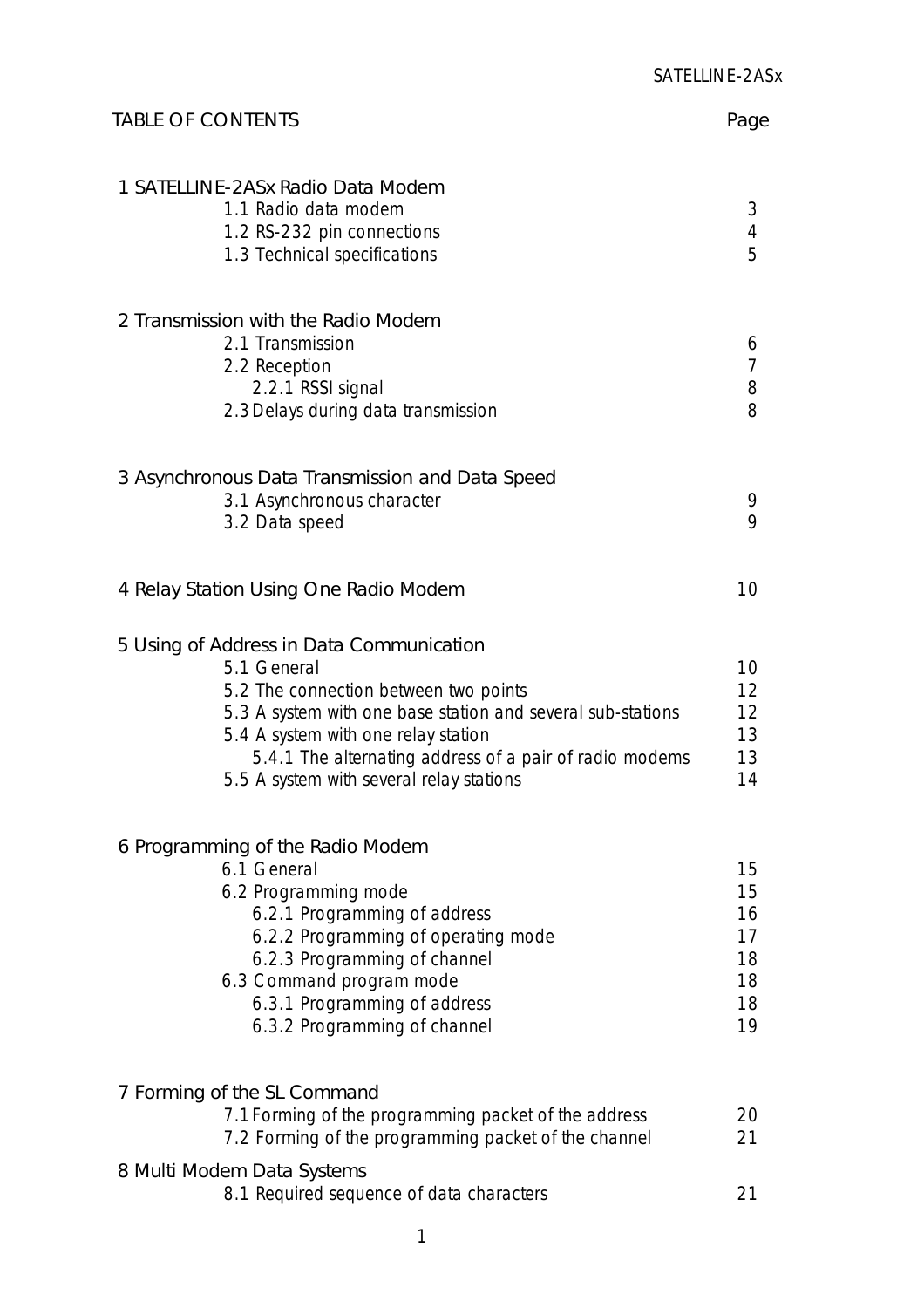|                  |                                                                                                                                                                                                                  | SATELLINE-2ASx                         |
|------------------|------------------------------------------------------------------------------------------------------------------------------------------------------------------------------------------------------------------|----------------------------------------|
|                  | 8.2 Polling<br>8.3 Multi Master                                                                                                                                                                                  | 22<br>22                               |
|                  | 9 Planning a Radio Modem Network<br>9.1 Factors affecting quality and distance of<br>the radio connection<br>9.2 Radio field strength                                                                            | 22<br>23                               |
| 10 Installation  |                                                                                                                                                                                                                  |                                        |
|                  | 10.1 RS-232 Interface                                                                                                                                                                                            | 25                                     |
|                  | 10.2 Supply of current<br>10.3 Mounting the antenna                                                                                                                                                              | 26<br>27                               |
| 11 Equipment     |                                                                                                                                                                                                                  |                                        |
|                  | 11.1 The connection of antennas to radio modems<br>11.1.1 Hand portable equipment<br>11.1.2 Equipment installed in vehicles<br>11.1.3 Base station<br>11.2 Cables<br>11.2.1 RF cables<br>11.2.2 Interface cables | 29<br>29<br>29<br>30<br>30<br>30<br>30 |
| 12 Check List    |                                                                                                                                                                                                                  | 31                                     |
| Appendices<br>1. | <b>Character Map</b>                                                                                                                                                                                             |                                        |

- 2A. Delays and reaction time of the RS-232 interface with a data speed of 9600 bps
- 2B. Delays and reaction time of the RS-232 interface with a data speed of 9600 bps and immediate response
- 3. Table of selectable channels
- \*\*\*\* Due to a continuous product development SATEL OY reserves the right to change specifications without notice \*\*\*\*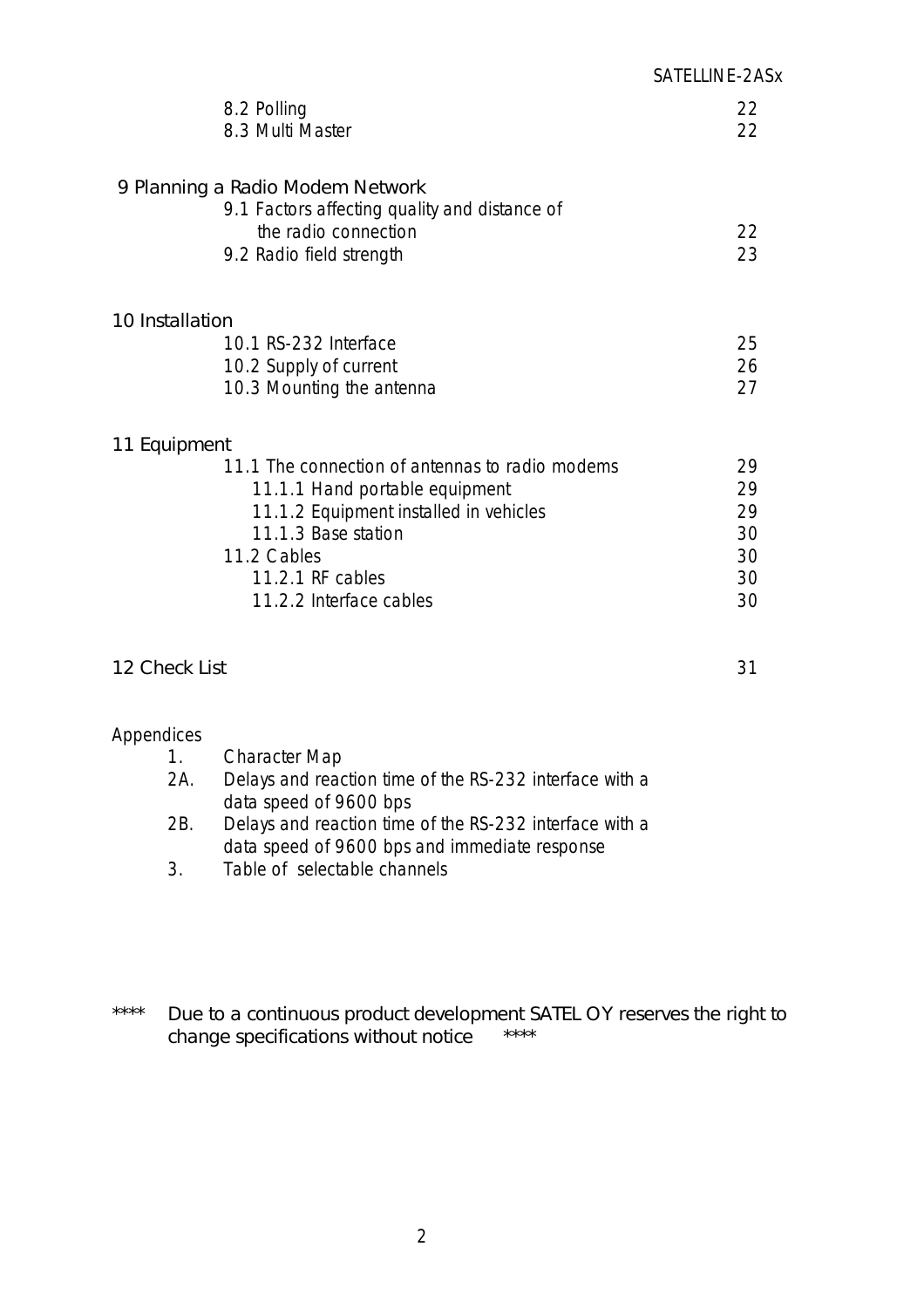## <span id="page-2-0"></span>1 SATELLINE-2ASx radio data modem

The information in this user guide concerns both SATELLINE-2ASx and SATELLINE-2ASxm2 models. In this user guide we call both models SATELLINE-2ASx. The two models are electrically identical. They only difference is in the design of the housing.

## 1.1 Radio data modem



The SATELLINE-2ASx radio data modem consists of a 450 MHz:n transmitter, a receiver, a synthesizer and a modem board, housed in a compact weather resistant aluminium casing. The modem has an RS-232 interface which provides the flexibility to connect it to a wide variety of data networks and terminal equipment.

The SATELLINE-2ASx operates similar to a cable although data transmission is half duplex. When planning a radio data modem installation it is important to take into account turn around delays in the radio modems and possible radio interferences. The most important RS-232 signals for operation of the radio data modem are indicated by LEDs.

Typical applications of the SATELLINE-2ASx are:

- v Replacing an RS-232-cable in situations where installation of a cable is difficult, expensive or even impossible
- v Data transmission to and from mobile or portable terminals
- v Wireless alarm transmission
- v Telemetry
- v Remote control
- v Transferring text to displays
- v For use with Global Positioning System (GPS)
- v etc.

With two SATELLINE-2ASx radio data modems it is easy to make up point to point connections. The power level of the transmitter is 0,5 W. It is possible to reach distances from 2 to 30 km depending on topographical conditions and antenna locations. On special request it is possible to manfacture transmitters with the maximum output power of 1,0 W. Country specific laws of radio communication must always be followed.

The radio data modem operates well in data networks where the same channel is used by several mobile terminals. In such systems the protocol can be either polling mode, in which the data communication is controlled through one of the radio modems or multimaster mode, in which any one of the radio modems can initiate data transmission when the radio channel is free.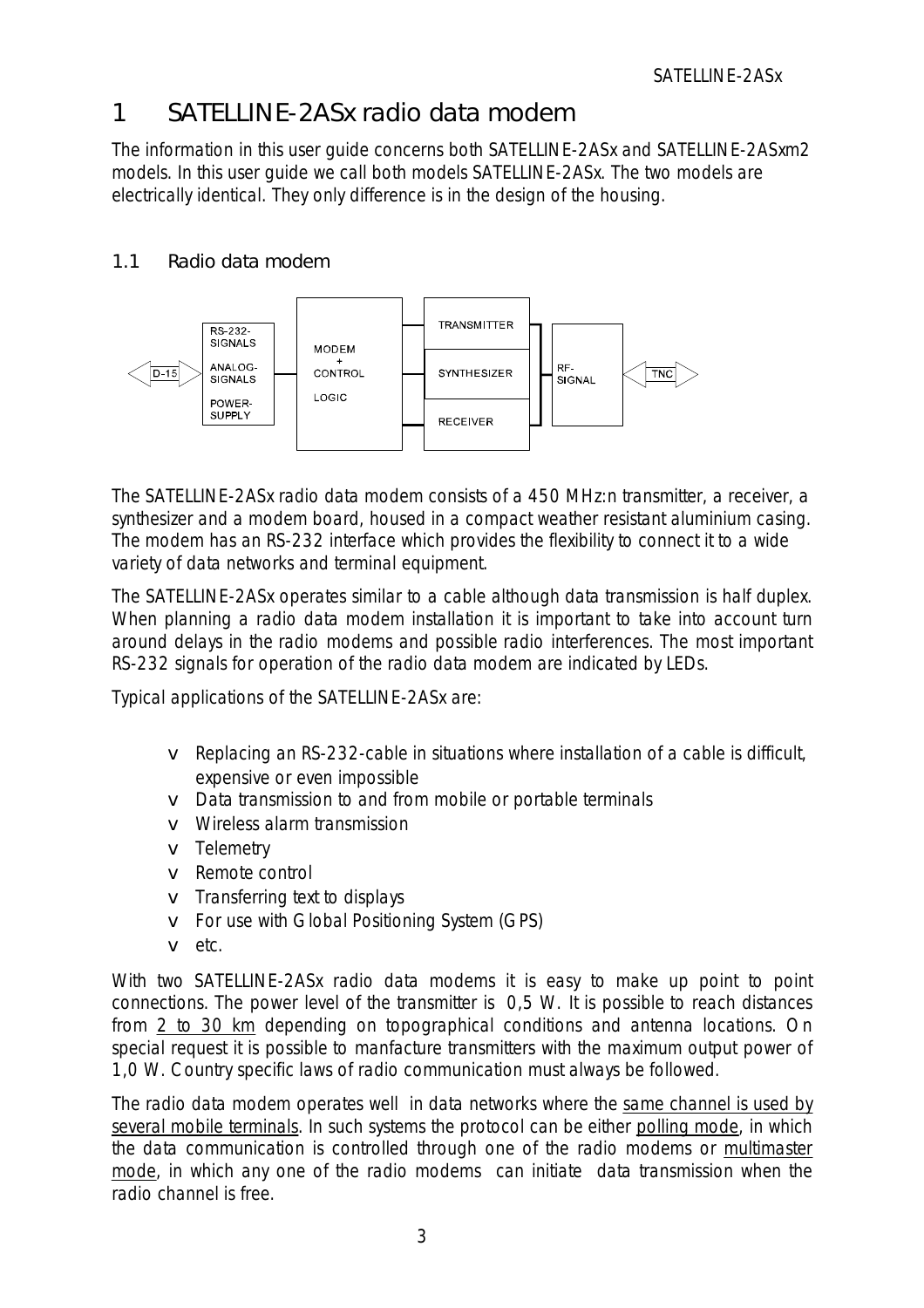Due to the incorporation of unique synthesizing techniques the SATELLINE-2ASx is also suitable for systems with several base stations using different channels. The mobile sub stations can easily change frequency for communication with the different base stations. By using this method the coverage area of the system can be enlarged without incurring extra delays due to the capacity of the radio channels.

The handshaking procedure of the SATELLINE-2ASx interface is PC compatible. Most telecommunications programs can be used with the modem in order to transmit data.This feature together with the possibility of programming of the radio data modem via the interface (see paragraph 6) make SATELLINE-2ASx a product with many application possibilities in wireless data communications.

| D-connector<br>Pin | Line        | $SD^{\gamma}$  | Level         | Operation                           |
|--------------------|-------------|----------------|---------------|-------------------------------------|
| 11                 | <b>DTR</b>  | IN             | RS-232        | Data Terminal Ready                 |
| 2                  | CD          | <b>OUT</b>     | <b>RS-232</b> | <b>Carrier Detect</b>               |
| 3                  |             |                |               |                                     |
| $\vert 4$          |             |                |               |                                     |
| 5                  | <b>RSSI</b> | OUT            | s. NOTE       | Receiving signal strength indicator |
| $\overline{6}$     | <b>CTS</b>  | <b>OUT</b>     | RS-232        | Clear to send                       |
| $\vert$ 7          | <b>GND</b>  |                | Ground        | Operating voltage negative pole     |
| 8                  | <b>GND</b>  |                | Ground        | Operating voltage negative pole     |
| 9                  | <b>RD</b>   | <b>OUT</b>     | <b>RS-232</b> | Receive Data                        |
| 10                 | <b>DSR</b>  | <b>OUT</b>     | RS-232        | Data Set Ready                      |
| 11                 | TD          | IN             | RS-232        | <b>Transmit Data</b>                |
| 12                 | <b>MODE</b> | IN             | open/gnd      | Mode Selection                      |
| 13                 | <b>RTS</b>  | IN             | RS-232        | Request to Send                     |
| 14                 | VB          | $\overline{a}$ | Voltage       | Operating voltage positive pole     |
| 15                 | VB          |                | Voltage       | Operating voltage positive pole     |

## <span id="page-3-0"></span>1.2 RS-232 pin connections

 $\beta$  SD = Signal direction from the radio data modem, IN = Input and OUT = Output

Operation description of the lines pin by pin:

- v DTR operates as an ON/OFF switch of the modem
- v CD indicates a signal on the radio channel exceeding the level of sensitivity of the modem (it can record radio interferece signal)
- v RSSI measures the received signal strength of the field of the transmitting radio (starts approximately from 1 V and goes up to 5 V ). The strength of the field increases with the voltage.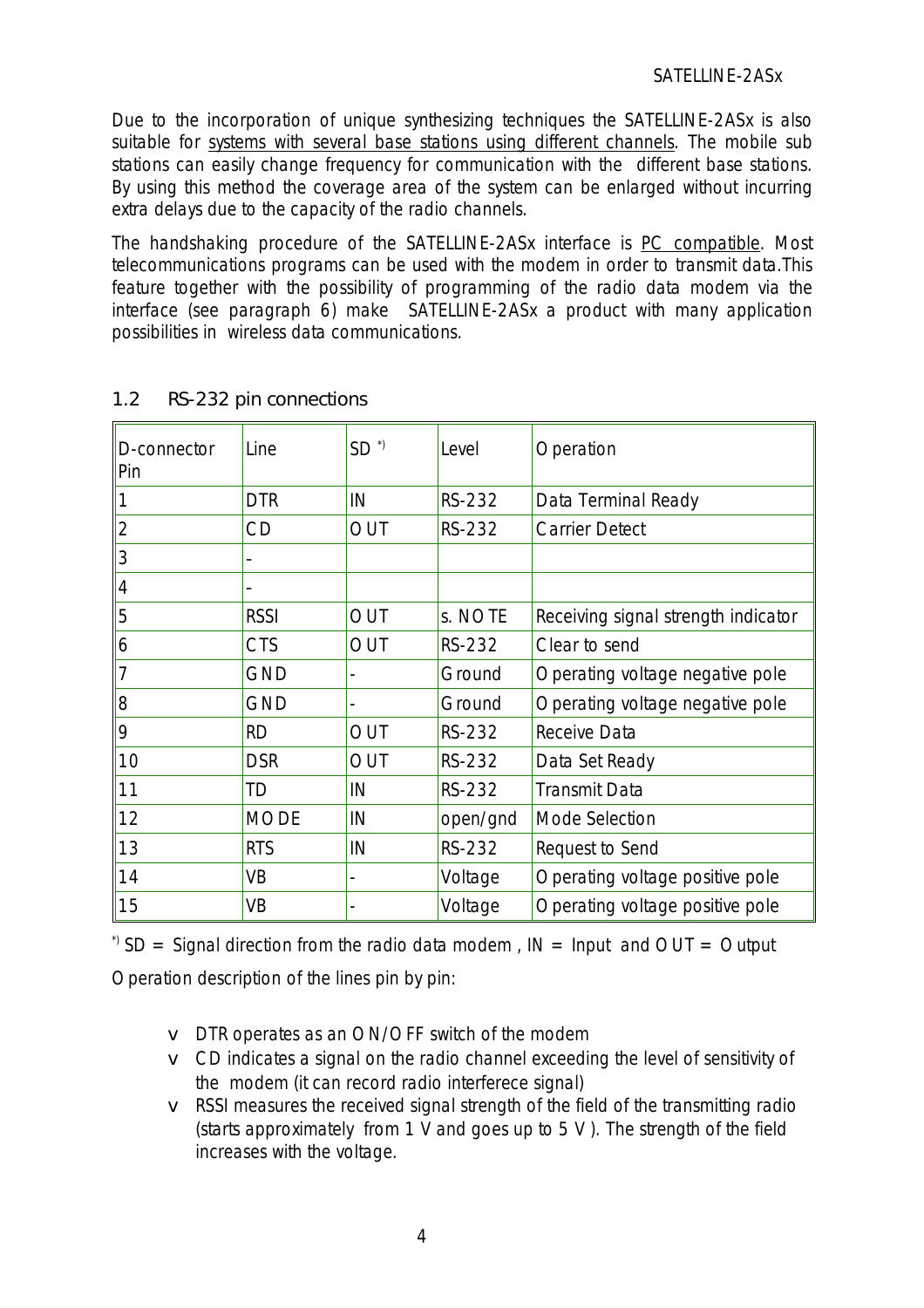- v CTS indicates when the radio data modem is clear to receive data via the RS-interface
- v GND is the negative pole of the operating voltage and the signal reference ground
- v RD output of received data
- v DSR indicates "ON" state of the modem :
- v TD input of transmitted data
- v MODE selection: when line 12 is open, radio data modem is in DATAMODE and ready for receiving and transmitting data. When the line is connected to ground, radio data modem is turned into PROGRAM MODE
- v RTS prevents the transfer of data received by the radio modem to the RD-line (see 2.2 and 6.2.2)
- v VB positive pole of the operating voltage
- <span id="page-4-0"></span>1.3 Technical specifications

Satelline-2ASx complies with the following international standards: I-ETS 300 220, CEPT T/R 20-04 and  $\mathbf{C}\boldsymbol{\epsilon}$  label (m2)

| <b>TRANSCEIVER</b>           |                                                  |
|------------------------------|--------------------------------------------------|
| Frequency Range              | 400470 MHz / base band 2 MHz                     |
| <b>Channel Spacing</b>       | 25 kHz                                           |
| Number of Channels           | 16 (selectable by software via RS-232 interface) |
| <b>Frequency Stability</b>   | $<$ $\pm$ 1.5 kHz                                |
| Method of modulation         | <b>FSK</b>                                       |
| Transmitter                  |                                                  |
| <b>Carrier Power</b>         | 500 mW/ 50 ohm $(+ 27$ dBm)                      |
| Adjustment range             | 20mW 1 W / 50 ohm (factory set)                  |
| Carrier Power Stability      | $+ 2$ dB $/ - 3$ dB                              |
| <b>Frequency Deviation</b>   | $\pm$ 2.5 kHz                                    |
| Adjacent Channel Power       | $< 200$ nW                                       |
| <b>Spurious Radiations</b>   | I-ETS 300 220                                    |
| Receiver                     |                                                  |
| Sensitivity                  | $<$ -108 dBm (BER $<$ 10 E-4)                    |
| Co-channel rejection         | $> -8$ dB                                        |
| Adjacent channel selectivity | $> 65$ dB                                        |
| Intermodulation attenuation  | $> 65$ dB                                        |
| Spurious radiations          | $< 2$ nW                                         |
|                              |                                                  |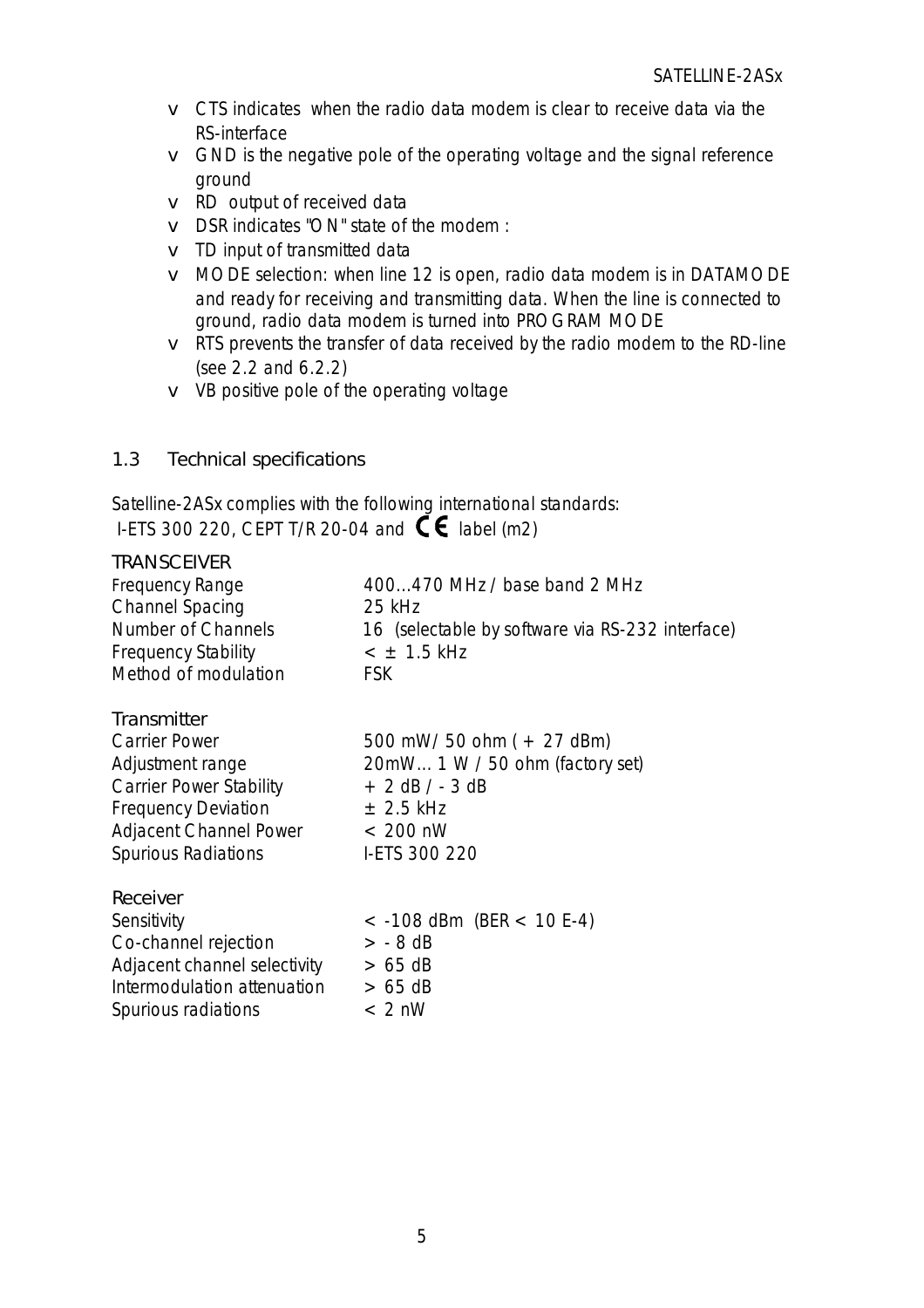| DATA MODEM               |                                          |                      |
|--------------------------|------------------------------------------|----------------------|
| Interface                | RS-232                                   |                      |
| Interface Connector      | D 15 connector, female                   |                      |
| Data speed               | 1200 - 9600 bit/s                        |                      |
| <b>Modulating Signal</b> | <b>NRZ</b>                               |                      |
| Data formats             | Asynchronous data                        |                      |
|                          | character length: 10 or 11 bits          |                      |
| <b>GENERAL</b>           |                                          |                      |
| Operating voltage        | $+10+14$ Vdc                             |                      |
| Current consumption      | When $DTR$ is "0": 3 mA                  |                      |
|                          | When DTR is "1":                         | Receiving: 120 mA    |
|                          |                                          | Transmitting: 600 mA |
| Antenna Connector        | TNC, 50 ohm, female                      |                      |
| Size H x W x D           | 137 x 67 x 29 mm (m2)                    |                      |
| Installation plate       | $130 \times 63 \times 1 \text{ mm (m2)}$ |                      |
| Weight                   | 250 g(m2)                                |                      |
| Temperature range        | $-25 °C + 55 °C$                         |                      |
|                          |                                          |                      |

<span id="page-5-0"></span>Labelling information:

|  | $\left($ Ser.no. 96052938 Freq. Ch F 468.200 MHz $\left.\right)$ |
|--|------------------------------------------------------------------|
|  | <b>SATEL OY</b>                                                  |
|  | Tel: +358-2-777 7800, Fax: +358-2-777 7810                       |

- v Serial number
- $\mathbf v$  Frequency, preset at the factory.  $\mathbf F =$  setting in programming mode. 468.200 MHz is the corresponding frequency.
- v Contact information of manufacturer

# 2 Transmission with the Radio Modem

## 2.1 Transmission

The Satelline-2ASx is ready to transmit data within 400 ms after the supply voltage is switched on and the DTR line is in the "ON" state.

There are two different methods of initiating data transmission:

- 1. Transmission based on CTS or CD handshaking
	- 2. Data connected directly to the TD line
- 1. Transmission based on CTS or CD handshaking is implemented, when the user needs to ensure that the radio channel is free and the modem is ready for transmitting data:
	- v CTS line does not turn "ON" if the radio channel is occupied or if the modem is for any reason unprepared for transmission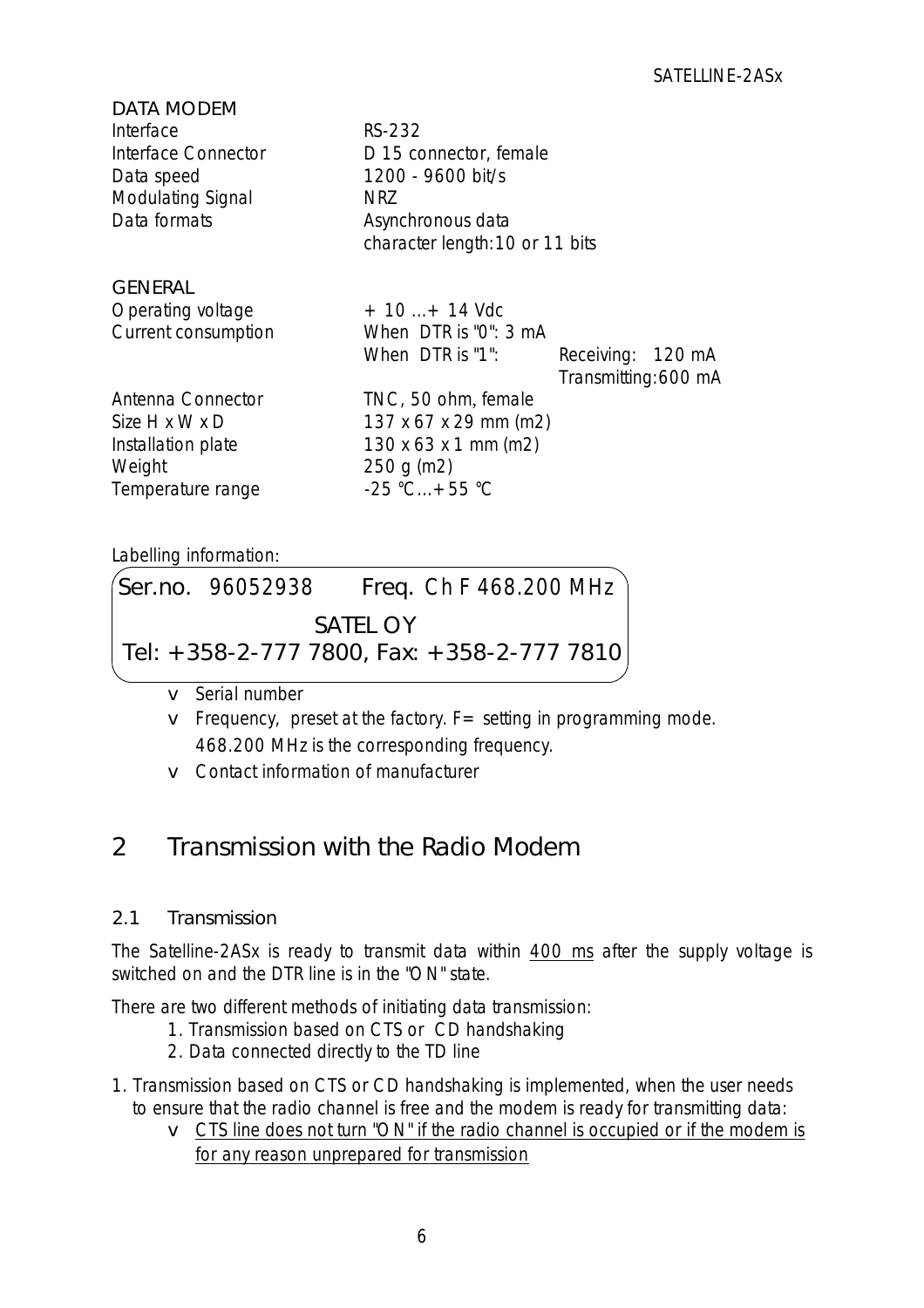<span id="page-6-0"></span>v CD line turns "ON" if the radio channel is occupied (i.e. another transmission or a powerful interference is being effected on the same channel)

\*\*\*\*\*\*\*\*\*\*\*\*\*\*\*\*\*\*\*\*\*\*\*\*\*\*\*\*\*\*\*\*\*\*\*\*\*\*\*\*\*\*\*\*\*\*\*\*\*\*\*\*\*\*\*\*\*\*\*\*\*\*\*\*\*\*\*\*\*\*\*\*\*\*\*\*\*\*\*\*\*\*\*\*\*\*\*\*\*

#### NOTE !

CTS does not automatically follow the CD line. CTS line is controlled by an receiving signal in the intern programming of the radio data modem  $($  = programmable data squelch)**.** Only real received data turns the CTS "OFF". This feature enables data transmission also in interfering circumstances.

\*\*\*\*\*\*\*\*\*\*\*\*\*\*\*\*\*\*\*\*\*\*\*\*\*\*\*\*\*\*\*\*\*\*\*\*\*\*\*\*\*\*\*\*\*\*\*\*\*\*\*\*\*\*\*\*\*\*\*\*\*\*\*\*\*\*\*\*\*\*\*\*\*\*\*\*\*\*\*\*\*\*\*\*\*\*\*\*\*

- 2. Transmission connected directly to the TD line can be used when:
	- v The required channel is completely free from other transmissions or overlapping transmissions are prevented
	- v The interval between data messages is sufficient (exceeds 60 ms with data speed of 9600 bit/s). This is required to empty the data buffer of characters from the previous transmission
	- $\mathbf v$  The delay between Rx/Tx is taken into account by switching from receiving to transmission (after receiving the last character a delay exceeding 10 ms before transmitting the first character when data speed is 9600 bit/s, not valid if the radio modem is in the state of immediate response (see 6.2.2**)**
	- v Data packets are short (less than 100 bytes)
	- v In transmitting long data packets (more than 100 bytes) the terminal should be set in a state using two (2) stop bits and the radio modem in a state where the total number bits of the character is one less than in the terminal. (Prevents the filling up of the buffer).

If the connection between the radio data modems breaks in the middle of the transmission i.e. as a result of a weak field, the radio modems can be reconnected by breaking the transmission and starting a new one.

#### 2.2 Reception

The Satelline-2ASx is ready to receive data within 400 ms after the supply voltage is switched on and the DTR line is in the "ON" state.

Equipment connected to the radio data modem receives information of incoming data by detecting changes in the state of the RD line. Start of reception can also be detected from the CTS and CD lines. (See 2.1)

In case of interference or external equipment effecting the functions of the radio modem it can be necessary to prevent the radio modem from receiving. In simplex data transmission reception can be switched off in the transmitting part of the system. This prevents the possible external interferences preventing the transmission. (See 6.2.2)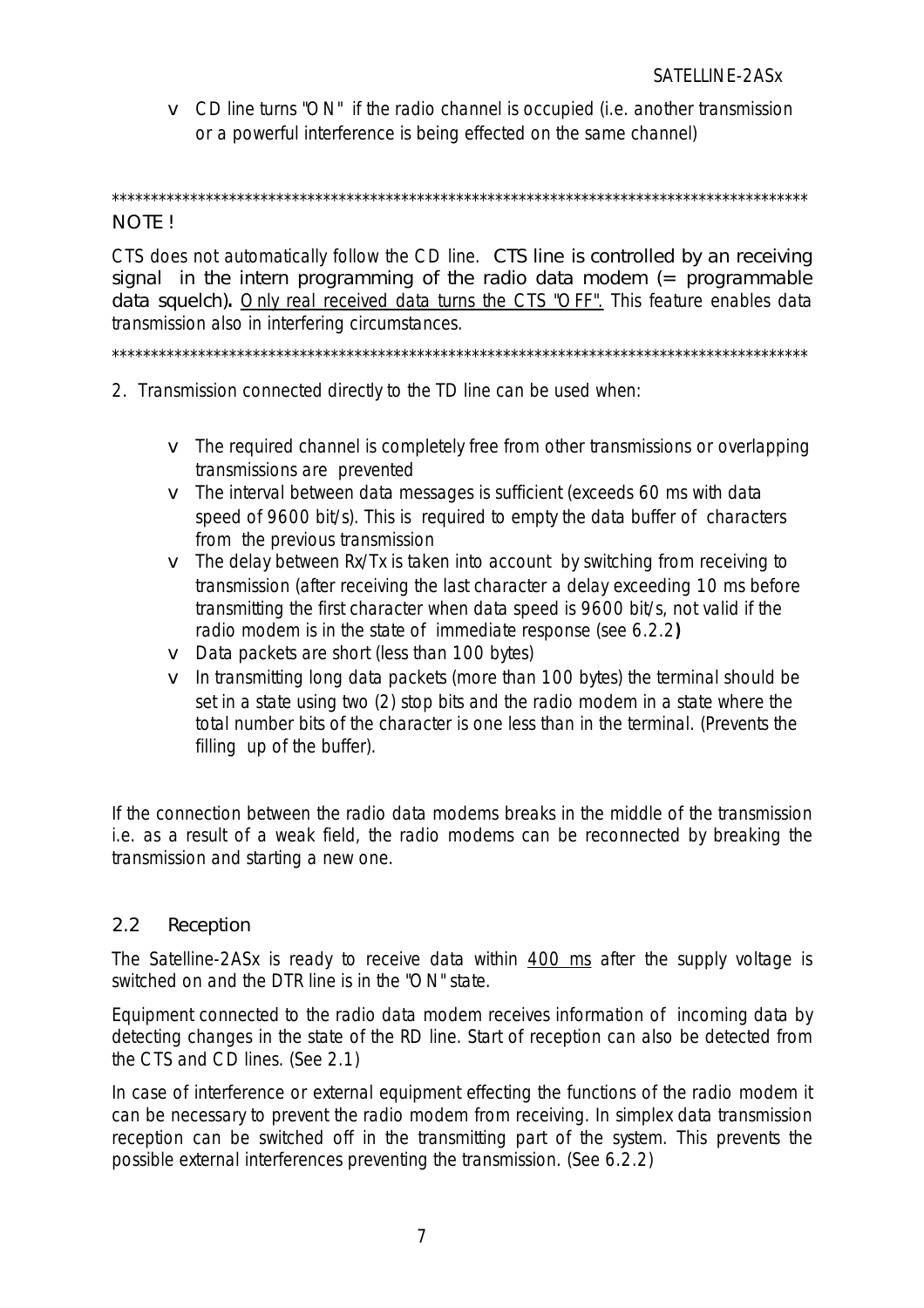#### SATELLINE-2ASx

<span id="page-7-1"></span><span id="page-7-0"></span>In systems with several radio modems the reception of data can be stopped with the RTS line, by setting the "RTS line active" bit as "1" in the programming mode. (Compare with 6.2.2) When the RTS line is non active the reception of data from the RD line is interrupted. In this state the radio modem waits for new messages and the changing into transmission is unsuccesful.

#### 2.2.1 RSSI signal

Received Signal Strength Indicator, RSSI, (D connector pin 5) announces the received field strength of the signal. This signal can be used for the approximate determination of the signal level.

In the following figure is the typical voltage level as a function of the signal level.



## 2.3 Delays during data transmission

When using a radio data modem, certain delays occur in data transmission and reception. (see appendix 2A and 2B).

The delays with **data speed of 9600 bit/s** are:

|              | <b>v</b> Wakeup time of DTR OFF/ON   | 400 ms                        |
|--------------|--------------------------------------|-------------------------------|
| $\mathbf{V}$ | Rx /Tx turn around time              | $36$ ms                       |
|              | $\mathbf v$ Rx /Tx turn around time  | $< 0.1$ ms                    |
|              | immediately responding state         |                               |
|              | (see operating mode table, bit 7)    |                               |
|              | $\mathbf v$ Tx /Rx turn around time  | 1060 ms (depends on the       |
|              |                                      | length of the data packet and |
|              |                                      | differences in data speed     |
|              |                                      | between DTE and the radio     |
|              |                                      | data modem)                   |
| V            | Delay of a point-to-point connection | 1820 ms                       |
|              | (TD - RD delay)                      |                               |
|              |                                      |                               |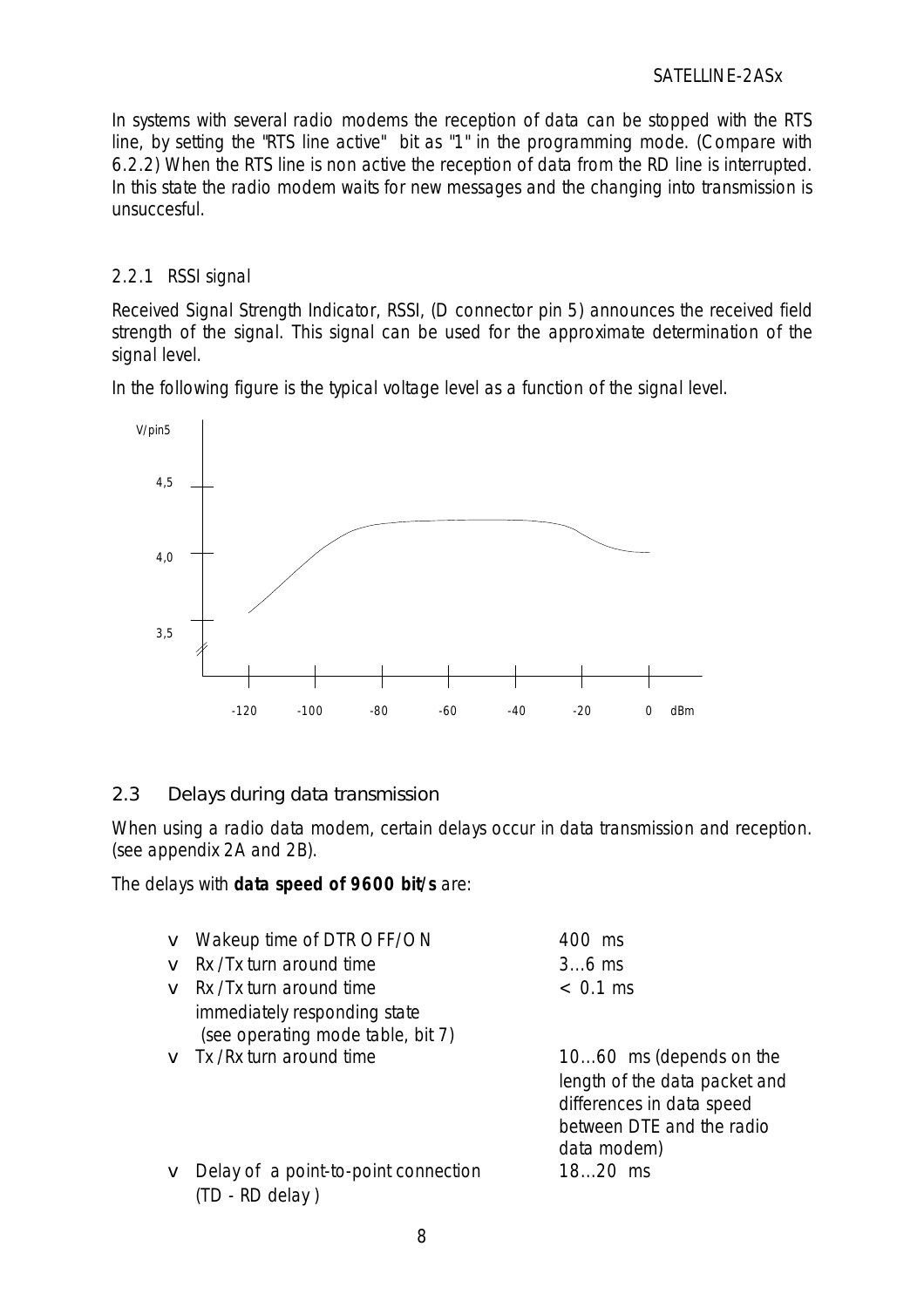<span id="page-8-1"></span>It is possible to use the radio modem in a state , where the Rx/Tx turnaround delay is close to 0. This state can be activated by programming the "immediate response" bit to position "on".

## **NOTE**

<span id="page-8-0"></span>Turn around delays and connection delays double (approx.) by halving the data speed. (The wake-up time is unchanged)

## 3 Asynchronous Data Transmission and Data Speed

## <span id="page-8-2"></span>3.1 Asynchronous character

The asynchronus data characters are in accordance with the ANSI-standard (e.g. ASCII), which according to the length of the character are divided into two groups. In STATUS 0 the character length is 10 bits including start, data, parity and stop bits and in STATUS 1 the character length is 11 bits. The radio data modem repeats the parity bit as such. The composition of the character is shown below (compare to 6.2): STATUS<sup>O</sup>



## 3.2 Data speed

The data speeds of the SATELLINE-2ASx are 1200 - 9600 bit/s**.**

The data speeds from 1200 bit/s to 9600 bit/s are available for transmission of data with the radio modem. The data speed can be selected from the table of operating states. There is one bit for every available data speed. If more than one of the bits of data speed are selected the data speed is the slower one. If no data speed is selected it is 9600 bit/s.(compare to 6.2.2).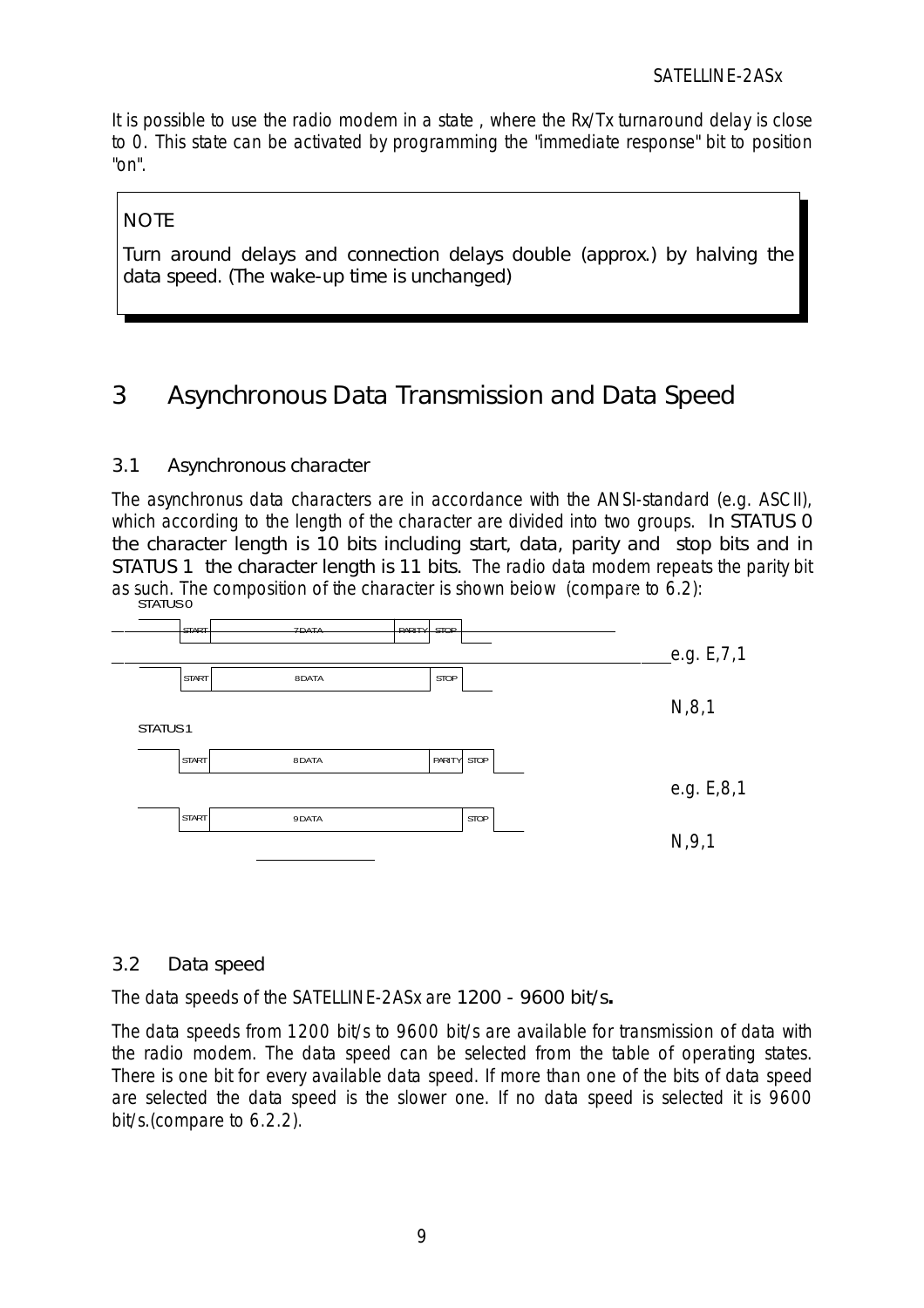<span id="page-9-0"></span>If the character length is incorrectly set, errors will appear in transmission. At reception they appear as "error characters" or as an incorrect operation of the modem

If the data transmission is in conflict with the selected form there will be errors in transmission. These errors will appear as false characters or inaccurate operation.

## 4 Relay Station Using One Radio Modem

Short data packets of maximum 106 bytes (SW version 5.06 135 bytes) can be relayed using one radio modem. The relay feature has to be set on in the programming mode. In the relay state the radio modem works as an independent unit. When a radio modem is used only as a relay station it requires a power supply and an antenna. No other equipment is needed.

<span id="page-9-1"></span>A radio modem working as a relay station can also be used for transmission and reception of data. In the relay state the radio modem receives data in the same way as usual. However at the same time it memorizes the received data. After finishing the reception of data the radio modem does not turn back to the state where it observes the interface lines. It transmits directly the received and memorized data on the same channel and with the same settings as received. At transmission of data from the RS-line the functions of the radio modem do not differ from a normal radio modem.

There can be several relay stations in the same system and under the same base station. The relay stations can also be grouped in a chain, wherein the message goes via several relay stations. It is necessary to use addresses of the radio modem in a system with several relay stations.

## 5 Using of Address in Data Communication

## 5.1 General

It is possible to use addresses in both transmitting Tx and receiving Rx. The address consists of two data characters (altogether 16 bits). The addresses can either be the same in both directions or when needed the transmitting and the receiving addresses can be different.

The addresses can be selected separately in both directions. It is also possible to transfer the received address to the RS interface.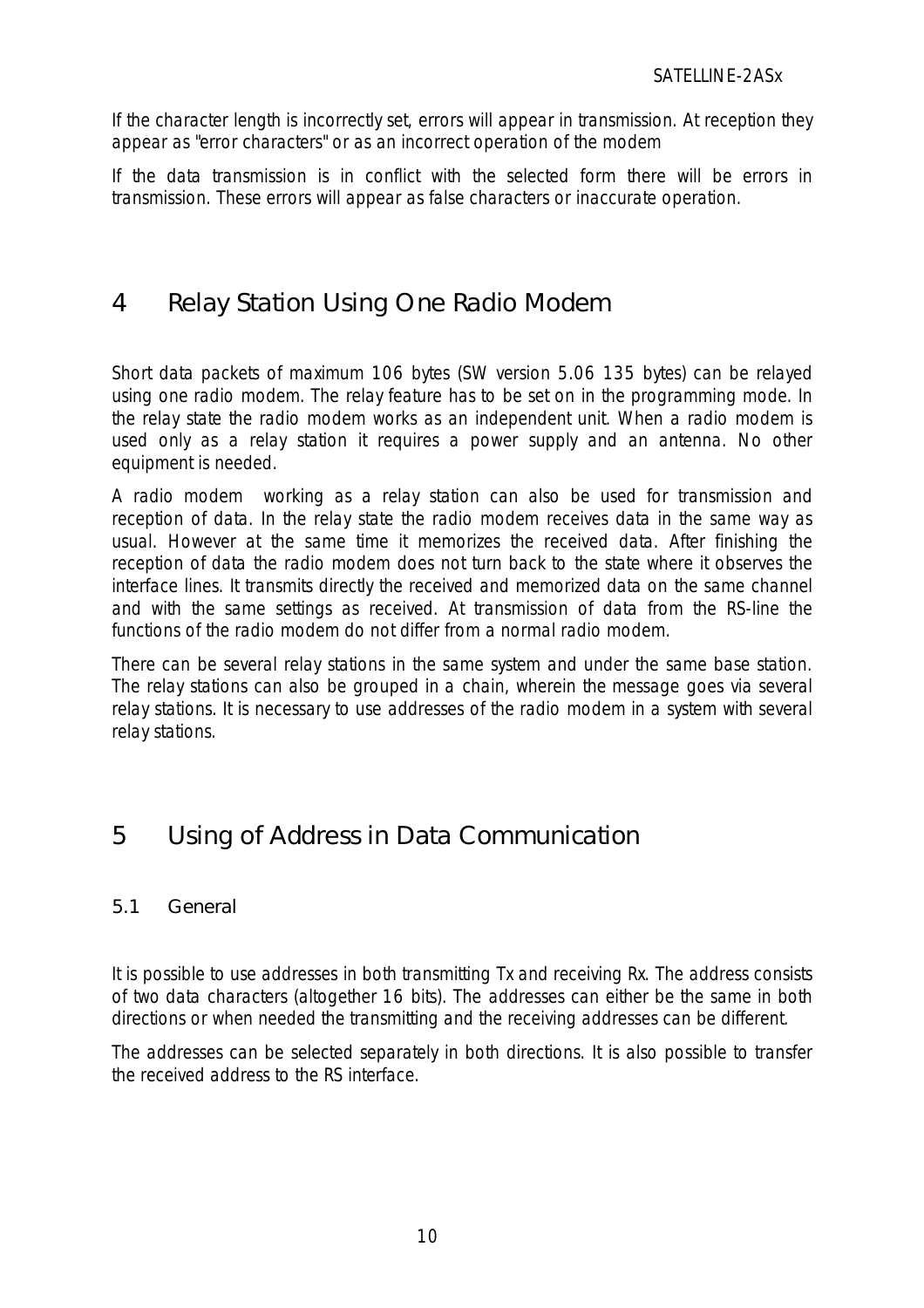#### Transmission





Fig 1 Address of transmission has been set ON. Radio modem will add the address to the beginning of data packet.

Fig 2 Address of transmission has been set OFF. Radio modem will transmit data packet without the address.

Reception





Fig 3 Address of reception has been set ON, and address of radio modem is identical to address of received data message.

Radio modem will remove the address from the beginning of data packet and will send data to RS-232 interface.

But if the 6th bit of Group II (programming mode) is on, radio modem will send also the address to interface.

Fig 4 Address of reception has been set ON, but the address of radio modem is different from the address of the received data message. Radio modem will prevent data packet from being transferred to RS-232 interface.

 $\triangleleft$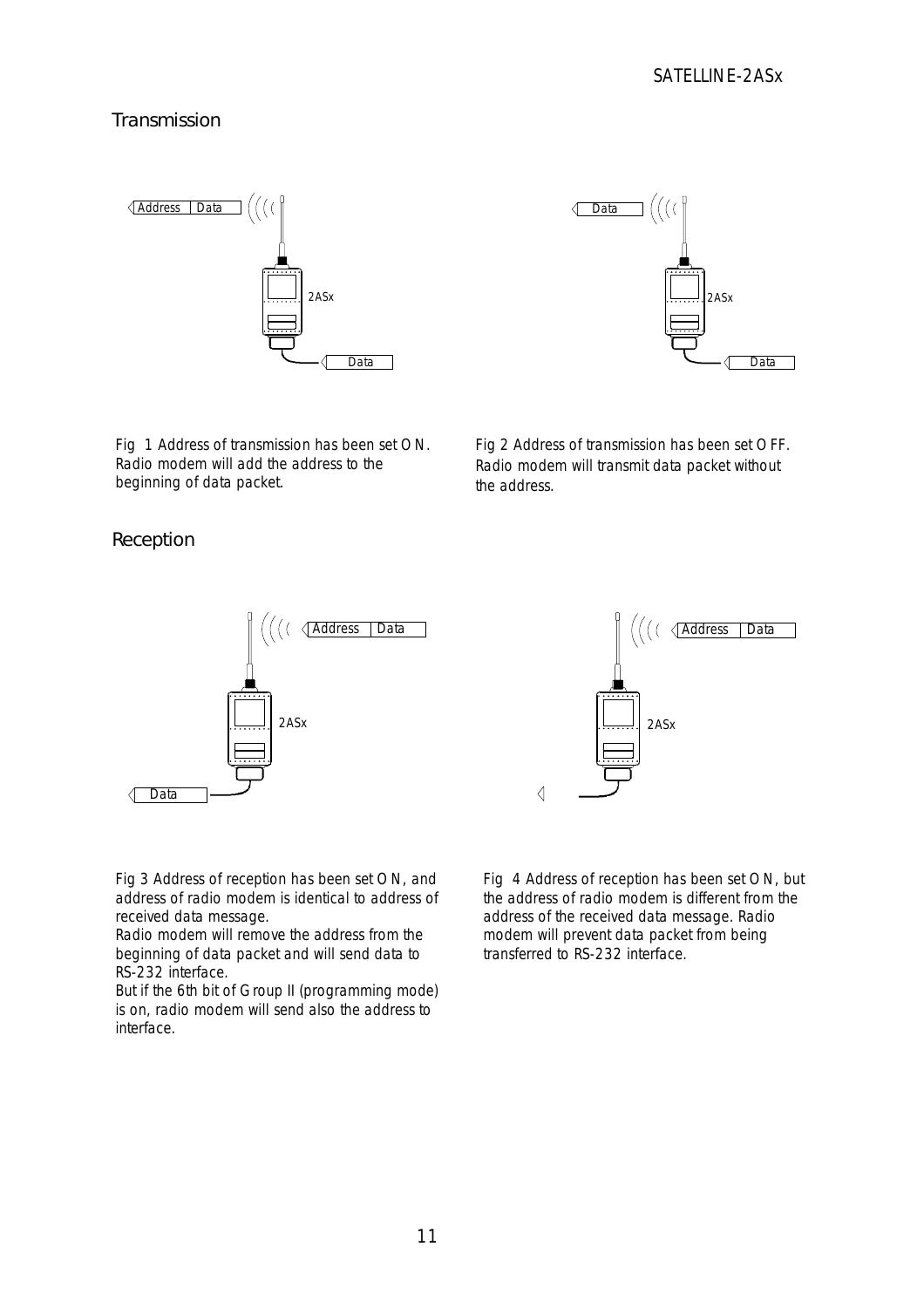#### SATELLINE-2ASx



<span id="page-11-0"></span>Fig 5 Address of reception has been set OFF. Radio modem will transfer all received data to RS-232 interface.

Fig 6 Address of reception has been set OFF. Radio modem will consider characters of the address to be a part of data and will send all characters to RS-232 interface.

Fig 7 Address of reception has been set ON but there is no address in the data packet. Radio modem will transfer data to RS-232 interface ONLY if the first 2 characters match to its own address. Radio modem will remove those 2 characters from data.

The address consists of the first two characters of the data packet, that the radio modem adds to every sent packet and/or checks from every received packet. (compare to paragraph 6.3.1 SLAxy command, where ADD H corresponds to x and ADD L corresponds to y)

| ADD H | <b>ADDI</b> | <b>DATA</b> |
|-------|-------------|-------------|
|-------|-------------|-------------|

#### 5.2 The connection between two points

In connecting two points it is advisable to set both the receiving and the transmitting addresses as same in both radio modems. This is the easiest way to control the addresses and the risk of interference from other systems working in the same area is minimal.

The use of address is not necessary if a special channel is reserved for the use in the area or if the terminal takes care of addressing.

## 5.3 A system with one base station and several sub stations

In a system with serveral sub stations it is necessary for the base station to know to which of the sub stations the message has to be sent and from which sub-station the message is received. When planning the system there are at least two different possibilities to make use of the addresses in the radio modem. It is also possible that the terminals take care of addressing and in this case the feature of the radio modem is not needed.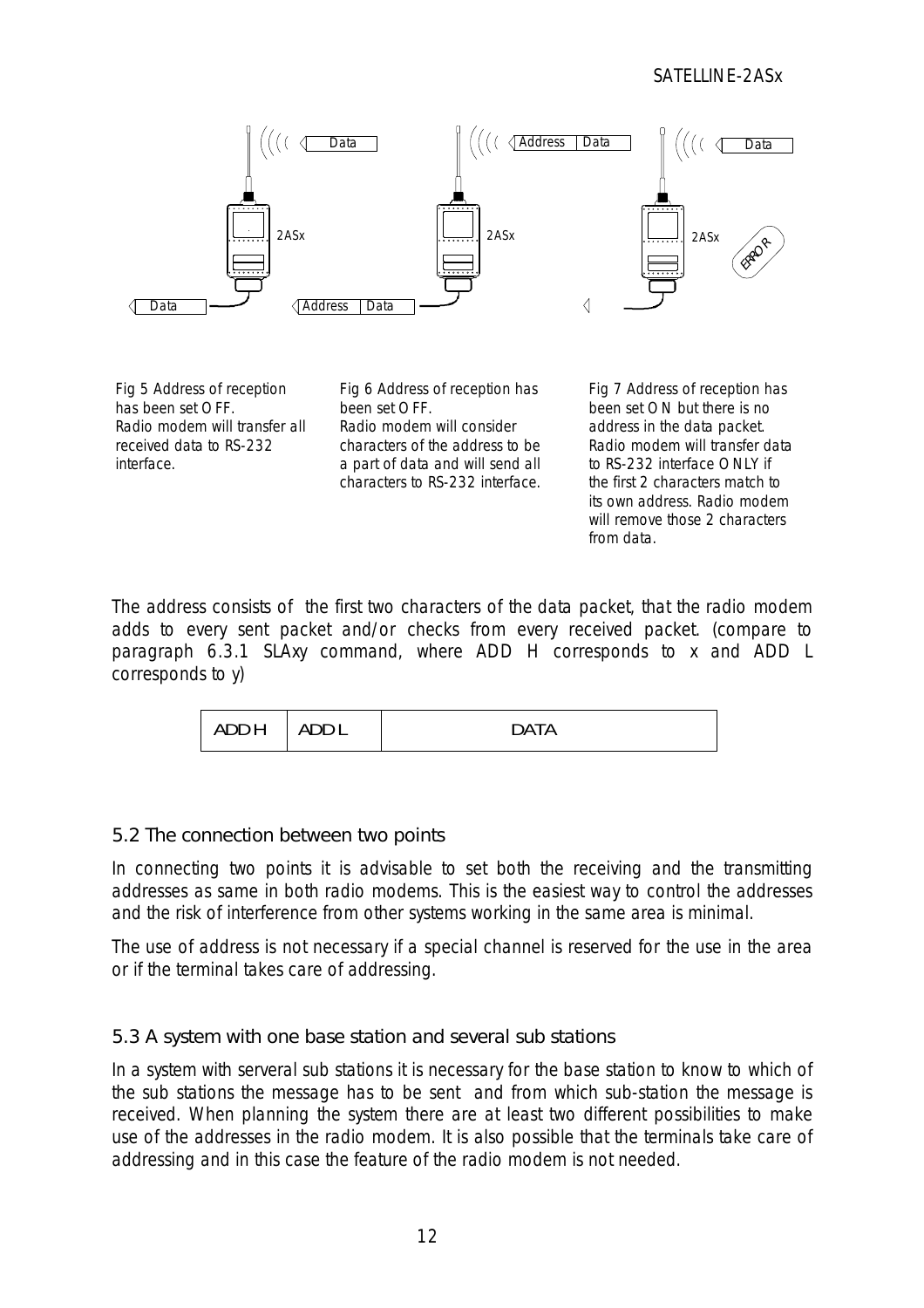The address of the base station can always be changed when transmitting from one sub-station to another. In this case the base station can only listen to one sub-station at a time. In a polling system it is possible to use this arrangement because the radio modems communicate with each other in pairs.

In a system with Carrier Sense Multiple Access (CSMA) it is not possible to use the addresses at the base station as the addresses would prevent the base station to hear all the sub stations. It is useful to change the address of the base station according to the sub-station in a polling system. It is the terminal of the base station that should take care of the addition of addresses and checking of data packets.

<span id="page-12-0"></span>In these applications the radio modem at the base station is left without an address and the radio modems at the sub stations are set with both the transmitting and the receiving address. The software of the base station must be able to treat the addresses given by the base station and to add to the data packet the addresses of the sub stations.

#### <span id="page-12-1"></span>5.4 A system with one relay station

In systems with several relay, sub and base stations it is necessary to use addresses in the radio modems specially if there are more than one relay station. A system with only one relay station can be built without using the addresses. However the message will be duplicated on the communication route (the base station hears the messages from both the sub-station and the relay station).

There are at least two alternative ways to use the addresses depending on the programmability of the equipment and the number of relay stations and their position to each other.

## 5.4.1 The alternating address of a pair of radio modems

When neither the terminal nor the substations are able to generate address fields, but they can recognize the message addressed to them, the addresses of the radio modems can be alternating. The alternation of transmitting Tx and receiving addresses Rx of the radio modem change according to the following table.

|                      | <b>Base station</b><br>address | The address of<br>relay station 1 and<br>sub stations of the<br>base station | The address of the<br>sub-station of the<br>relay station 1 |
|----------------------|--------------------------------|------------------------------------------------------------------------------|-------------------------------------------------------------|
| Tx address address 1 |                                | address 2                                                                    | address 1                                                   |
| Rx address address 2 |                                | address 1                                                                    | address 2                                                   |

In an alternating system the routing of the radio modem is set at the time of installation. The order of the address must be set according to the wished routing of the message. In systems with alternating addresses please note, that the base station and the sub-station hear their own message repeated.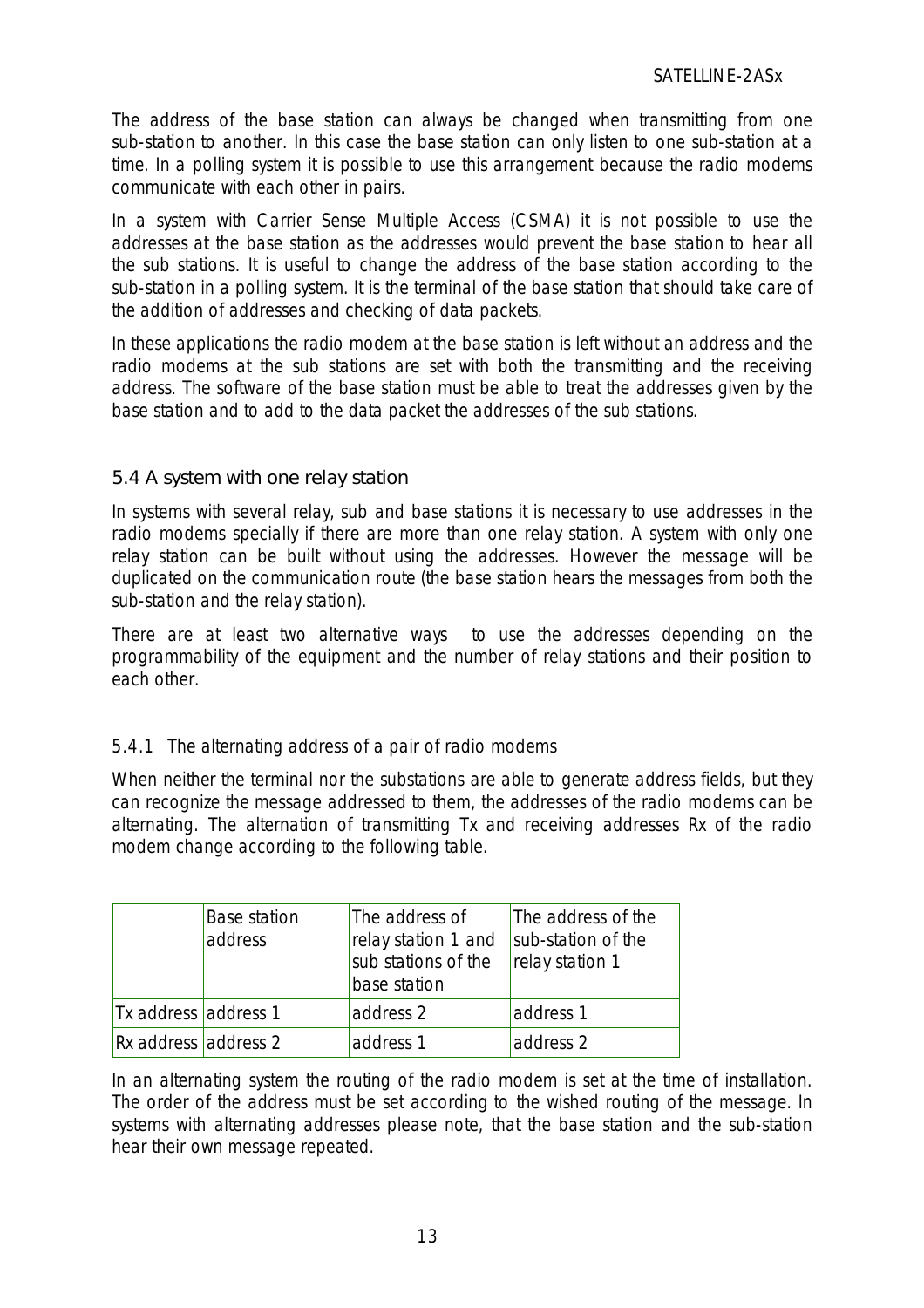<span id="page-13-0"></span>5.5 A system with several relay stations



In systems with several adjacent or parallel relay stations addresses should be used. This prohibits moving around of the message and secures that only the determined radio modem receives the message.

The base station and sub-station terminals create a chain of addresses. The address is used in the following way in routing the message:

| AND<br>R <sub>1</sub> | ADD<br>-R2 | ADD | ٦Δ |
|-----------------------|------------|-----|----|
|                       |            |     |    |

- the message from the radio modem at the base station to the terminal that contains the addresses of the relay stations and the sub-station (R1 ADD is the address of the unit consisting of 2 characters)

| -- |  |
|----|--|
|----|--|

- the message from the relay station 1 to relay station 2 (goes automatically only if the receiving address is programmed )

|--|

- the message from the relay station 2 to sub-station 4 (goes automatically if only the receiving address is programmed )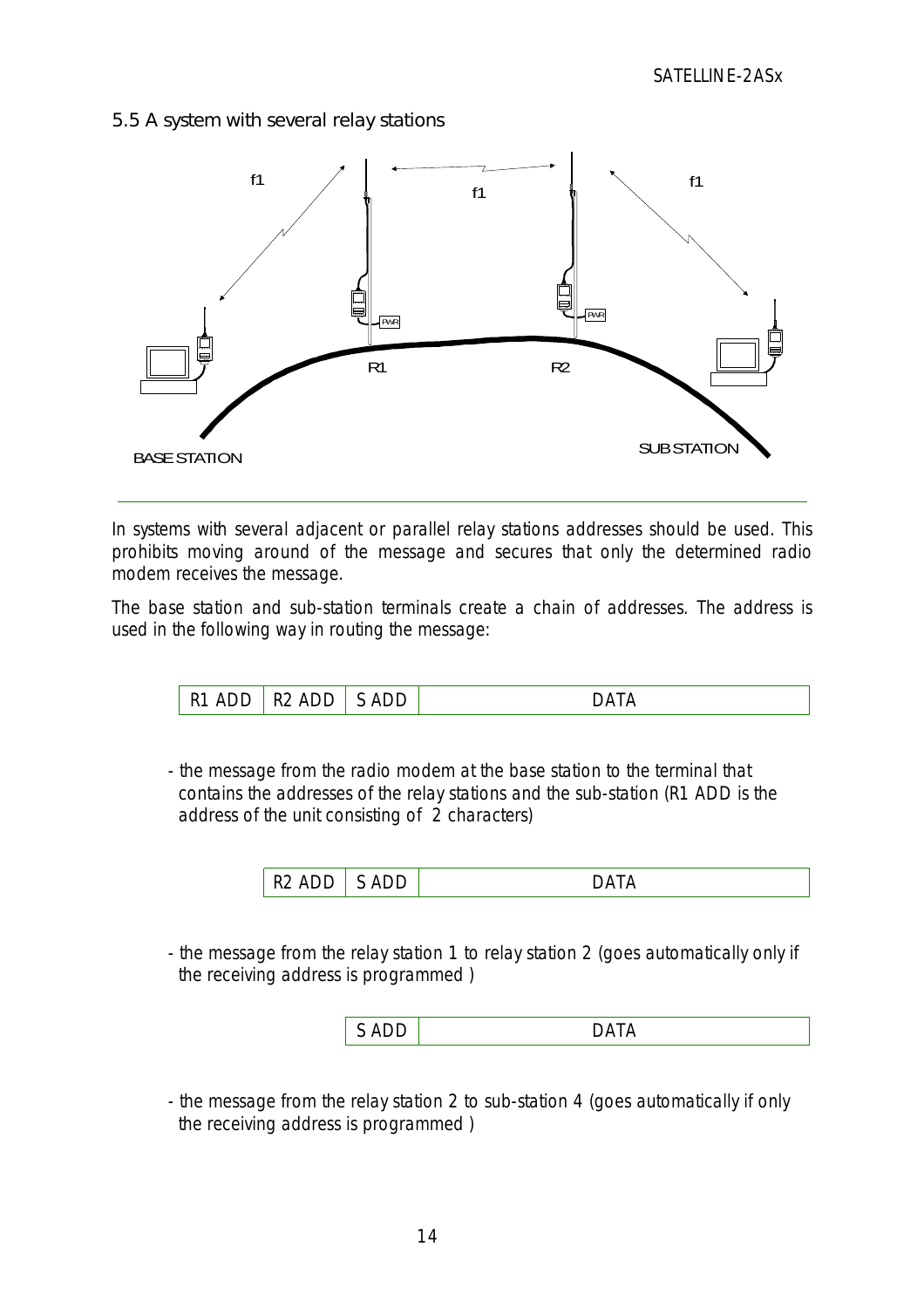| $\Gamma$ $\Lambda$ $\Gamma$ $\Lambda$ |  |
|---------------------------------------|--|
|                                       |  |

- the message received from sub-station 4 (goes automatically if only the receiving address is programmed )

<span id="page-14-0"></span>The address is created in the same way when the sub-station replies the base station but the routing is the other way round :

| $\mathbf{r}$<br>$\mathbf{r}$<br>$\cdots$<br>ັ | - | $\overline{\phantom{0}}$<br>້<br>$\sim$ | ΙĽ |
|-----------------------------------------------|---|-----------------------------------------|----|
|-----------------------------------------------|---|-----------------------------------------|----|

## <span id="page-14-1"></span>6 A. Programming of Satelline-2ASx SW version 4.4x and 5.0x

#### 6.1.A General

There are several features in radio data modem SATELLINE-2ASx that can easily be changed. The mode of the radio data modem must be changed before choosing between different features. Normally SATELLINE-2ASx is in DATA MODE, when line 12 of the D connector is open.

When line 12 is connected to ground (GND) radio data modem is turned into PROGRAM MODE.In the PROGRAM MODE the settings of the serial port are 9600 bps, N, 8,1. In this mode the features of SATELLINE-2ASx can be changed in the way described in chapter 6.2.

If the COMMAND PROGRAM MODE is activated the channel and address can be selected without moving into the PROGRAM MODE. Settings of the serial port in the command program mode are those set at the selection table. In this mode the features of SATELLINE-2ASx can be changed in the way described in chapter 6.3.

#### 6.2.A Programming mode

Connect radio data modem to a terminal or a PC that is in terminal mode. Check that data speed is 9600 bps and the length of the ASCII code N,8,1. Switch the line 12 into ground (GND). Radio data modem provides the terminal with the following message: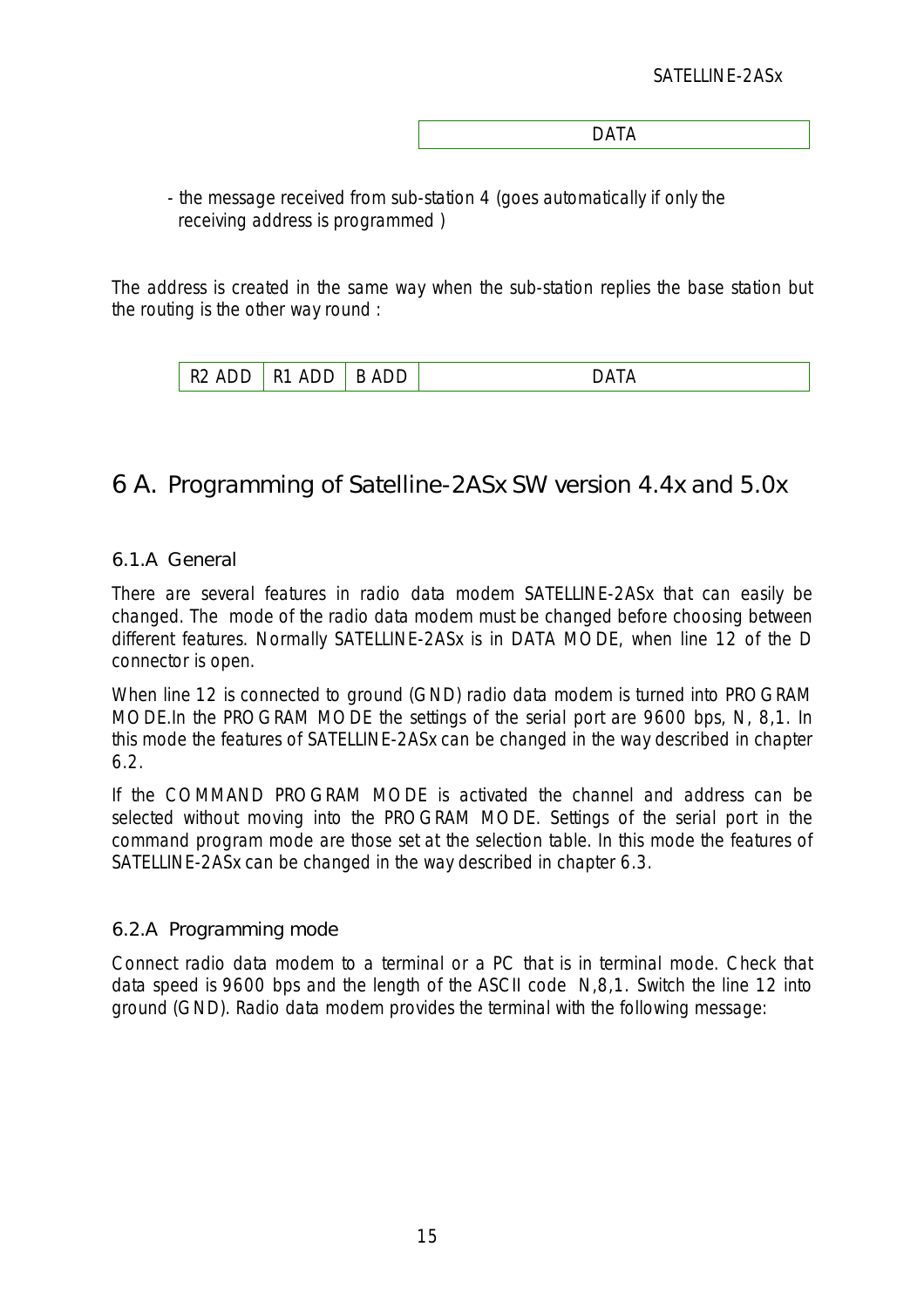| Display                                                                                     | Comment                                                                                                              |
|---------------------------------------------------------------------------------------------|----------------------------------------------------------------------------------------------------------------------|
| SATEL OY<br>* Salo, Finland tel: +358-2-777 7800<br>SATELLINE-2ASx SW Version 4.4x and 5.0x | $\star$                                                                                                              |
|                                                                                             | Modem announces program version<br>and the selectable settings                                                       |
| 1) TX Address is FFFF                                                                       | <b>Transmission address</b>                                                                                          |
| 2) RX Address is FFFF                                                                       | Reception address                                                                                                    |
| 3) Mode is 00000000 00000000                                                                |                                                                                                                      |
| 4) Channel is OD                                                                            |                                                                                                                      |
| *) Available channels are $F, E, D, C, B, A, 9, 8, 7, 6, 5, 4, 3, 2, 1, 0$                  | Available channels                                                                                                   |
| Change a new value $(1-4/n)$ ? 1                                                            | If change of settings is desired,<br>give 1-4<br>If no changes desired, give n to get out<br>of the programming mode |
|                                                                                             |                                                                                                                      |

## <span id="page-15-0"></span>6.2.1.A Programming of address

The address can be programmed in the programming mode either in position **1** (TX address) or in position **2** (RX address).

| Display                | Comment                    |
|------------------------|----------------------------|
| Set a new value ? 1234 | Set a new address 1234 HEX |

Address is given in hexadecimal form in which case the number of different address combinations exceeds 65.000. There is a selectable address in the radio data modem which can be used both at reception and transmission. In one radio data modem the address can be the same or in some special cases (e.g. in relaying) also different in transmitting and receiving. In case a communication between two radio data modems is wished to be established with addresses (=they only communicate between each other), the same address must be set in both modems e.g. "1234".

The use of an address will be cleared in the selecting table.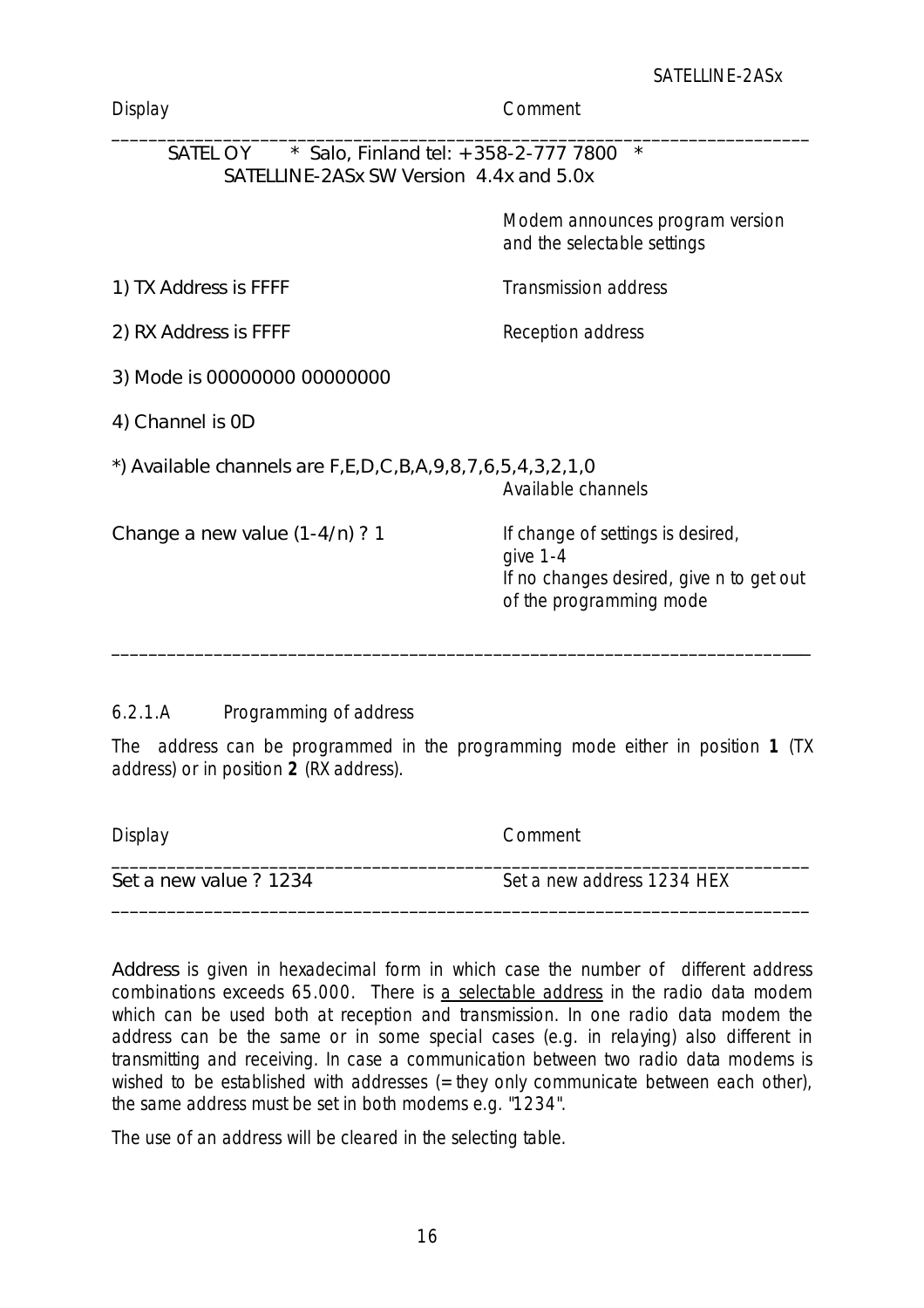## <span id="page-16-0"></span>6.2.2.A Programming of operating mode

The operating mode can be programmed in the programming mode in position 3.

| Display                                   | Comment                                             |
|-------------------------------------------|-----------------------------------------------------|
| Set bits one by one?<br>00100001 00000000 | The setting is written bit by bit starting from bit |

\_\_\_\_\_\_\_\_\_\_\_\_\_\_\_\_\_\_\_\_\_\_\_\_\_\_\_\_\_\_\_\_\_\_\_\_\_\_\_\_\_\_\_\_\_\_\_\_\_\_\_\_\_\_\_\_\_\_\_\_\_\_\_\_\_\_\_\_\_\_\_\_\_\_

Settings in program version V4.4 functions are as follows:

| Setup bit | Function                                                     | "0"        | "1"     |
|-----------|--------------------------------------------------------------|------------|---------|
| Group I   |                                                              |            |         |
| 1.bit     | RTS line active                                              | <b>off</b> | on      |
| 2.bit     | <b>Command Program Mode</b>                                  | off        | on      |
| 3.bit     | data speed 9600 bps                                          | off        | on      |
| 4.bit     | data speed 4800 bps                                          | off        | on      |
| 5.bit     | data speed 2400 bps                                          | off        | on      |
| 6.bit     | data speed 1200 bps                                          | off        | on      |
| 7.bit     | immediate response                                           | off        | on      |
| 8.bit     | choosing of the<br>length of character                       | 10 bits    | 11 bits |
| Group II  |                                                              |            |         |
| 1.bit     | relay state                                                  | off        | on      |
| 2.bit     | receiver off                                                 | off        | on      |
| 3.bit     | not in use                                                   |            |         |
| 4.bit     | not in use                                                   |            |         |
| 5.bit     | not in use                                                   |            |         |
| 6.bit     | transmission of the received off<br>own address into RD-line |            | on      |
| 7.bit     | address of reception                                         | off        | on      |
| 8.bit     | address of transmission                                      | off        | on      |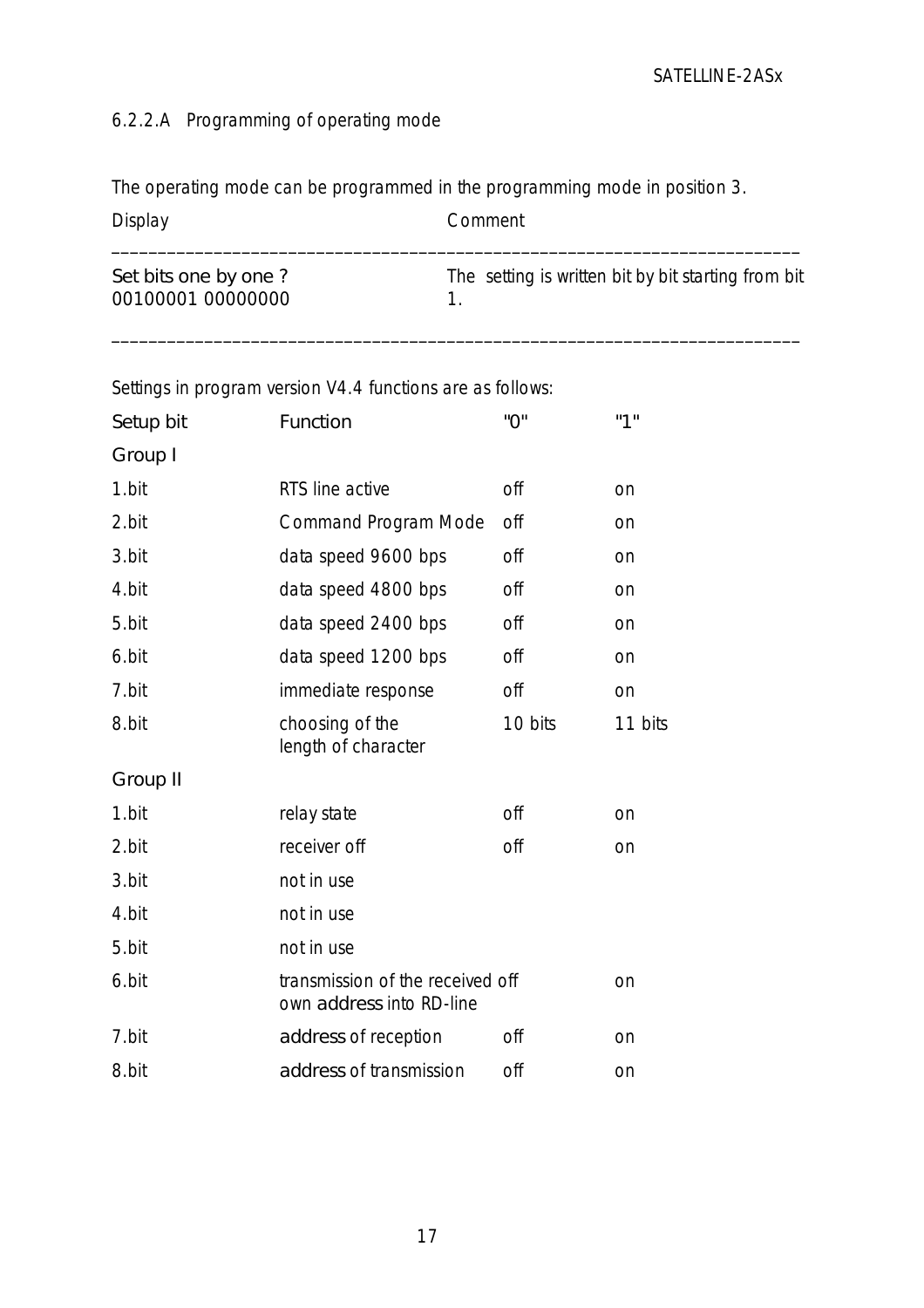#### <span id="page-17-0"></span>6.2.3.A Programming of channel

The selection of channel can be programmed in position 4.

Display Comment

Set a new value ? *c* Set channel "C"

<span id="page-17-1"></span>Switching the radio data modem to other frequencies than specified in the instructions is strictly forbidden. The use of non-approved frequencies can lead to prosecution by local authorities. Satel is not responsible for any illegal use of its radio equipment.

\_\_\_\_\_\_\_\_\_\_\_\_\_\_\_\_\_\_\_\_\_\_\_\_\_\_\_\_\_\_\_\_\_\_\_\_\_\_\_\_\_\_\_\_\_\_\_\_\_\_\_\_\_\_\_\_\_\_\_\_\_\_\_\_\_\_\_\_\_\_\_\_\_\_\_

\_\_\_\_\_\_\_\_\_\_\_\_\_\_\_\_\_\_\_\_\_\_\_\_\_\_\_\_\_\_\_\_\_\_\_\_\_\_\_\_\_\_\_\_\_\_\_\_\_\_\_\_\_\_\_\_\_\_\_\_\_\_\_\_\_\_\_\_\_\_\_\_\_\_\_

## 6.3.A Command program mode

If the command program mode is activated channel and address can be selected directly from the serial port of the radio data modem without connecting pin 12 to ground. The change of settings is effected with the data speed and bit settings that are in current use. However the data part of the character must be 8 bits. The changes are effected with a programming packet, which is a separate packet and may not be included in the transmitted data packet and may not include extra characters. The length of the programming packet should be 5 characters and the length of pause before and after the programming packet must be of 3 characters.

## 6.3.1.A Programming of address

Programming of both transmitting (Tx) and receiving (Rx) addresses is effected simultaneously by the command

SLAxy

where x and y are characters consisting of 8 bits.

Programming of only receiving address is effected by the command

**SLRxy** 

and of the transmitting address only by the command

SLTxy.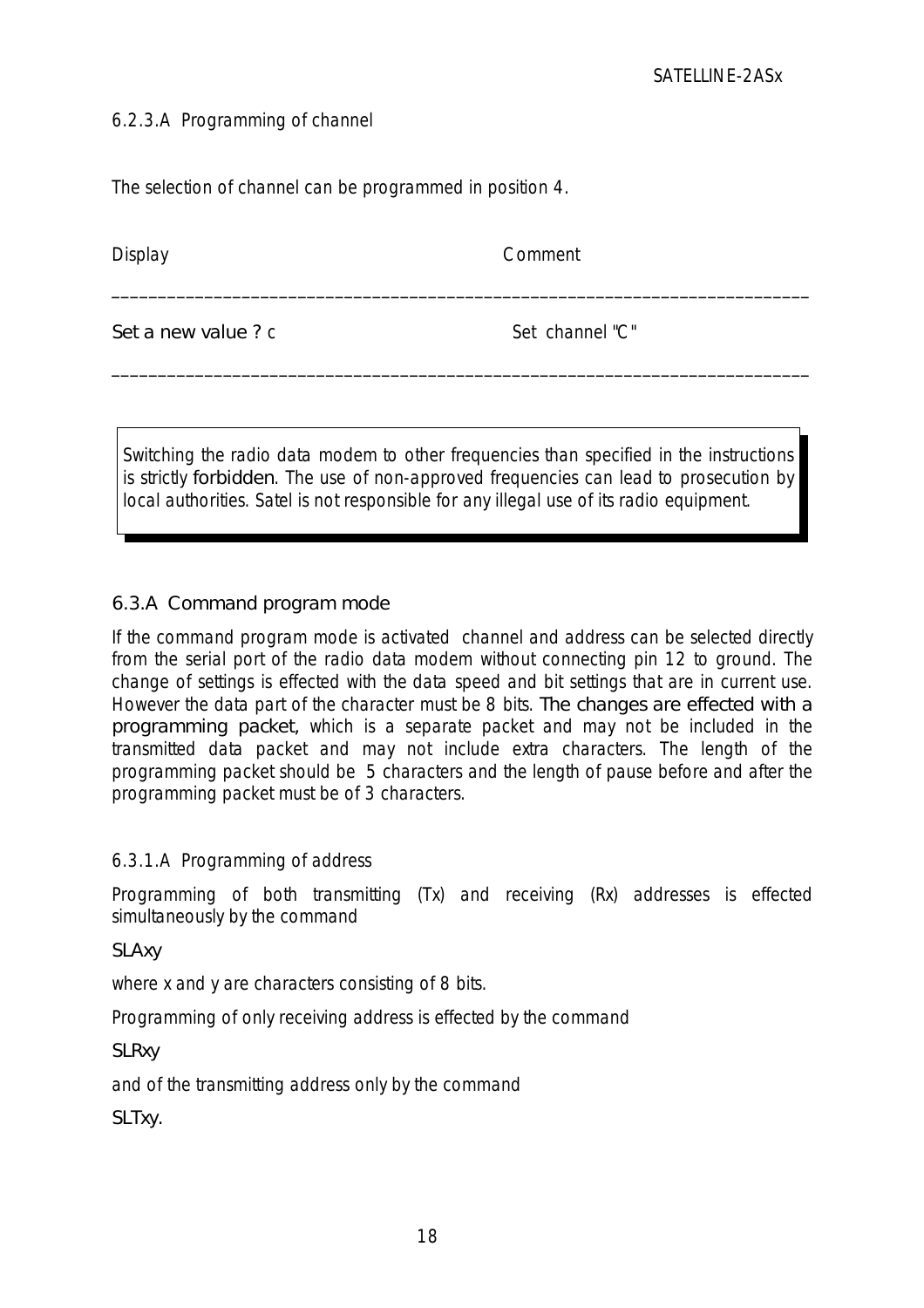After recognizing the packet of address programming the radio modem sets the CTS signal in a non-active state and saves the new address in the memory. If the saving is succesfully completed the radio modem answers by

**OK** 

If the saving of the address is unsuccesful the modem gives an

<span id="page-18-0"></span>Error

message.

## 6.3.2 Programming of channel

The programming of channel is effected by the commmand

SLC<sub>Ox</sub>

<span id="page-18-1"></span>where x is an ASCII character 0-9 or A-F announcing the required channel number. After recognizing the packet for channel programming the radio modem sets the CTS signal in an non-active state and examines if the given channel is on the list of permitted channels. If the channel is permitted the new channel is saved in the memory and the radio is set on the required channel. If the saving is succesfully completed the radio modem answers by

OK

If the channel is not permitted or the saving is unsuccesful the modem gives an

Error

message.

# 7 Forming of the SL Command

By programming the radio modem with the SL command, please note that the form of the address is different than in the PROGRAM MODE. In PROGRAM MODE the address is given in hexadecimal (values between 0000 and FFFF) e.g. 2BFAh. By programming the radio modem by SL command the address consists of an address two 8 bit characters.

The radio modem requires the SL command as a continous packet. Either a file needs to be created for the command or the application software designed for the radio modem must take care of the continous transmission of the command. If there is a break in the transmission the radio modem interprets the packets as transmitted data.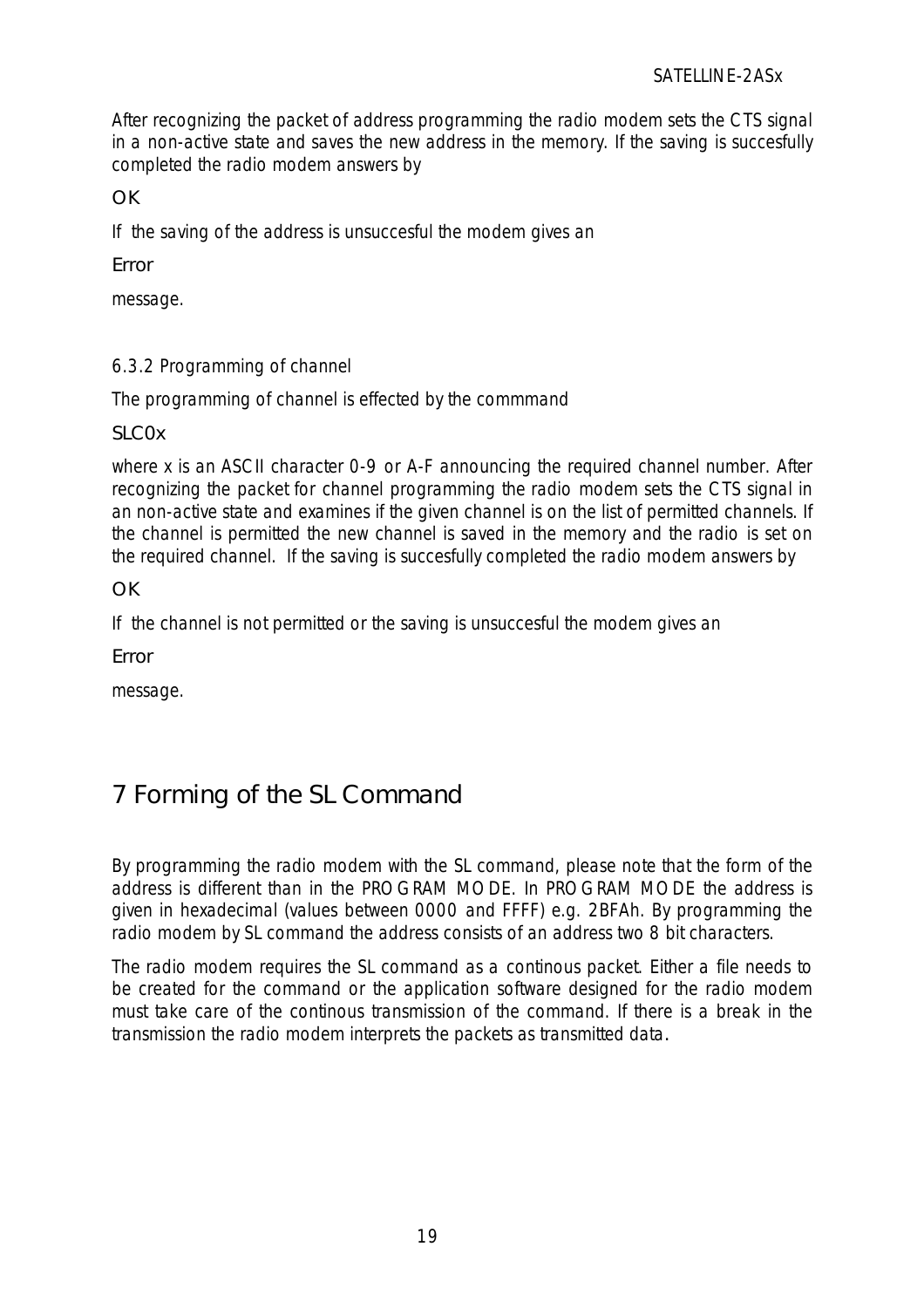<span id="page-19-0"></span>7.1 Forming of the programming packet of the address

If you want to use e.g. address 2B5A hex start by converting the hex value to characters.

This can be done by using a map of characters to convert the numbers (Appendix1). The following character map is for character set PC-8. In case you have another character set in your computer you must use a different character map or use methods given in Example 2.

#### **FXAMPLE 1**



Create a file needed for the SL packet and name it e.g. AD\_2B5A.TXT. The first line of your file would be :

*SLA+Z*

You are now able to change the address of the radio modem. Copy AD\_2B5A.TXT file to the serial port. Note the settings of the serial port and the radio modem (see DOS *mode* command):

#### *copy AD\_2B5A.TXT com1*

The file can be sent by using ASCII file transfer in the communications software.

As some of the characters are used for controlling devices, there is no key for them in your keyboard. It is preferable to use the following method if you are not familiar with the character set you are using.

#### **FXAMPLE 2**

| Hex. address | dec.values | Characters |
|--------------|------------|------------|
| 0AFF         | 10, 255    | LF, DEL    |

- 1. You can use a hex editor to create the address (e.g. PCTools).
- 2. If you have a PC you can type some of the characters by using ALT key together with a numeric pad. Use a simple DOS editor. Press ALT key, use the numeric pad to enter the decimal value (3 numbers, e.g. 10 ® 010) and release ALT -key.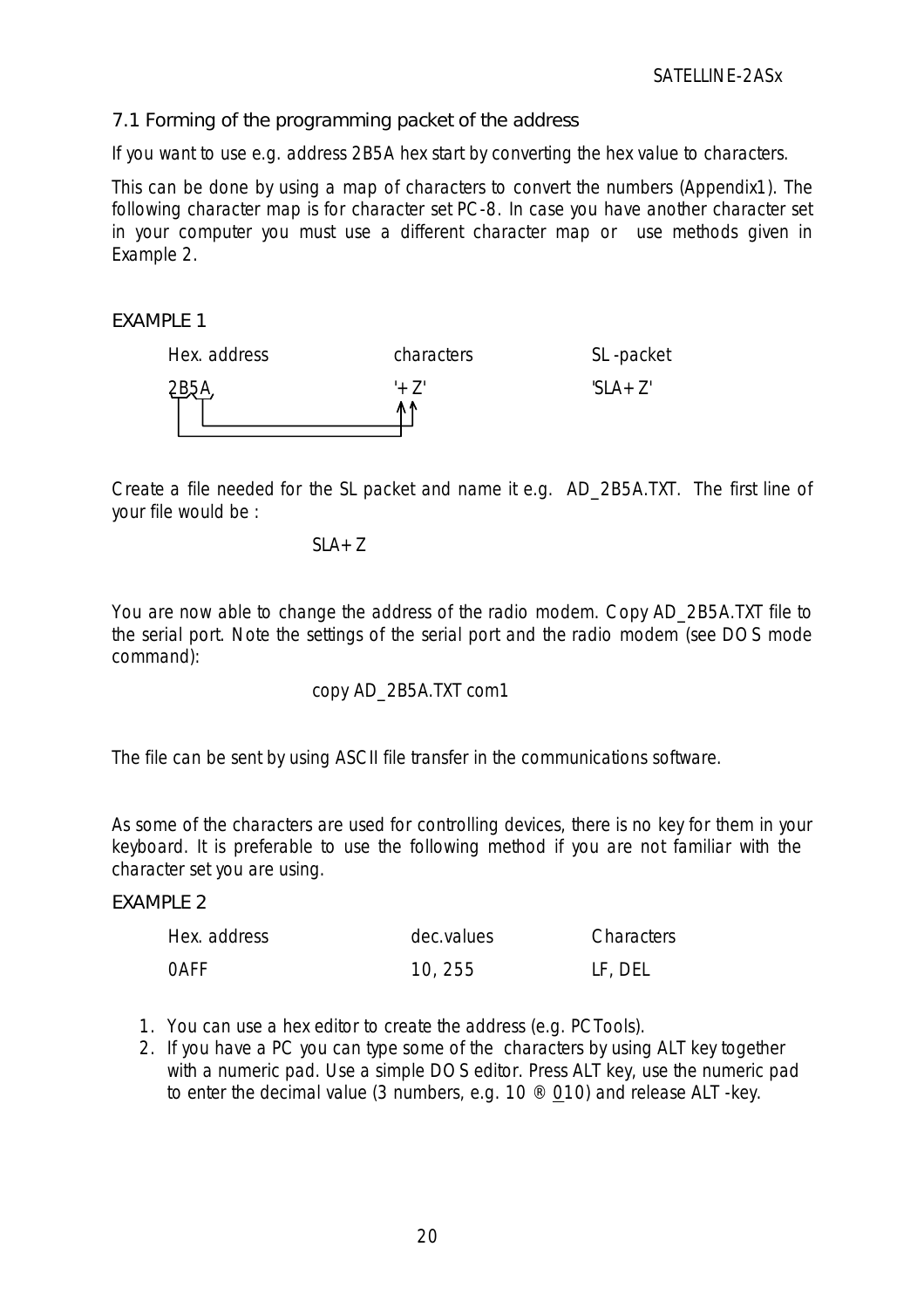<span id="page-20-0"></span>*e.g.*

| Hex. address | typing of the corresponding decimal values                    |
|--------------|---------------------------------------------------------------|
| OAFF         | ALT (down) 0 1 0 ALT (release) ALT (down) 2 5 5 ALT (release) |

7.2 Forming of the programming packet of the channel

If it is necessary to switch the channel to channel A (check that A responses to the correct frequency required)

The file for switching the channel could be e.g. CHAN\_A.TXT and the inhalt of the file would in this case be :

*SLC0A*

<span id="page-20-1"></span>You are now able to change the channel of the radio modem. Copy CHAN\_A.TXT file to the serial port (it is also possible to use the transfer of ASCII file in terminal programs). Note the settings of the serial port and the radio modem (see DOS *mode* command):

## *copy CHAN\_A.TXT com1*

## NOTE ! THE SL COMMAND CAN NOT BE USED IN TERMINAL MODE.

YOU MUST CREATE A FILE CONTAINING THE SL COMMAND AND SEND THE FILE TO THE RADIO MODEM.

## 8 Multi Modem Data Systems

(Chapters 8 to 12 are general instructions applying to all radio modems manufactured by SATEL OY)

## 8.1 Required sequence of data characters

The data should be transferred in continuous sequences or in sequences divided into blocks. Sequences that are too short (e.g. 1 character) should not be sent because "overhead-information" (synchronization plus terminal address) takes a great deal of processing time and thus slows down the data transmission. The recommended length of a data packet is 50 - 500 characters.

The size of a system using one radio channel can be increased when the timeframe of transmission of one terminal is short. This must be taken into account when planning the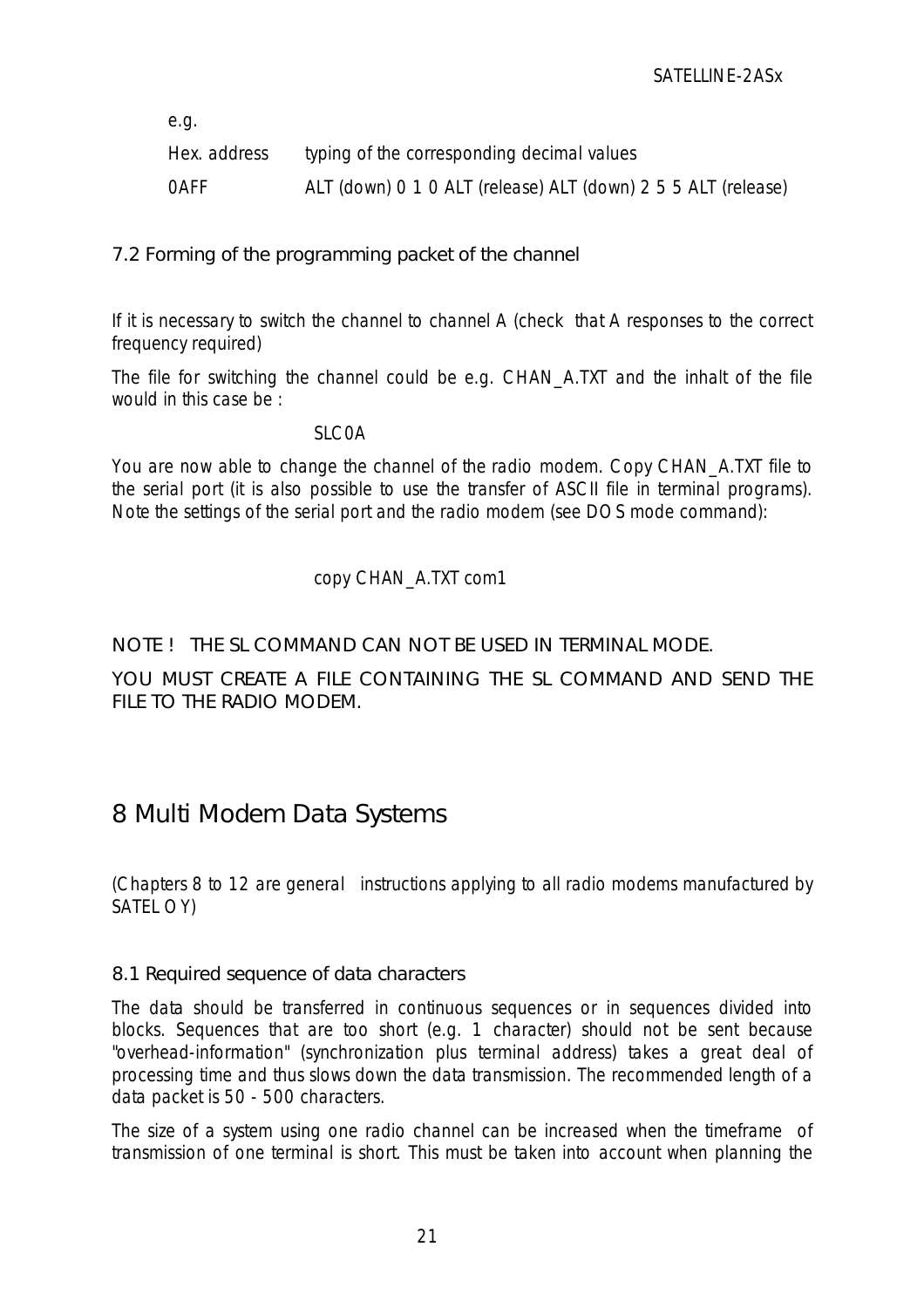system. The operating range of the system can be extended by increasing both the number of base stations and the number of radio channels.

<span id="page-21-0"></span>It is important that only one transmitter can be active on the same channel at the same time.

## 8.2 Polling

The system can be configured as a "Master-Slave" network which allows one radio modem to control the others in the system. Slave units can communicate to the Master during the time allocated to that Slave by the Master unit.

The advantage of the polling mode is that collisions (i.e. simultaneous transmissions) do not occur. The disadvantage of this method is that the transmitter of the Master is switched on half of the time in situations, where there is no data transmission from mobile to Master.

<span id="page-21-1"></span>*A polling protocol is not included in the transparent radio modem. It is a protocol of higher hierarchy and supplied by the system.*

#### 8.3 Multi Master

The system can also be configured as a "Multi-Master" network. In this situation any radio data modem can start transmission after first testing either by the CTS line or the CD line that the radio channel is free.

The advantage of this system is that the transmitter is ON only during data transmission. The disadvantage is that if all the mobile stations do not "hear" each another collisions may occur.

*A multi master protocol is not included in the transparent radio modem. It is a protocol of higher hierarchy and supplied by the system.*

## 9 Planning a Radio Modem Network

9.1 Factors affecting quality and distance of the radio connection

- v power of radio transmitter
- v sensitivity of radio receiver
- v tolerance of spurious radiations of the radio modulating signal
- v amplification of transmitting and receiving antennas
- v antenna cable rejection
- v height
- v natural obstacles
- v interferences caused by radio frequencies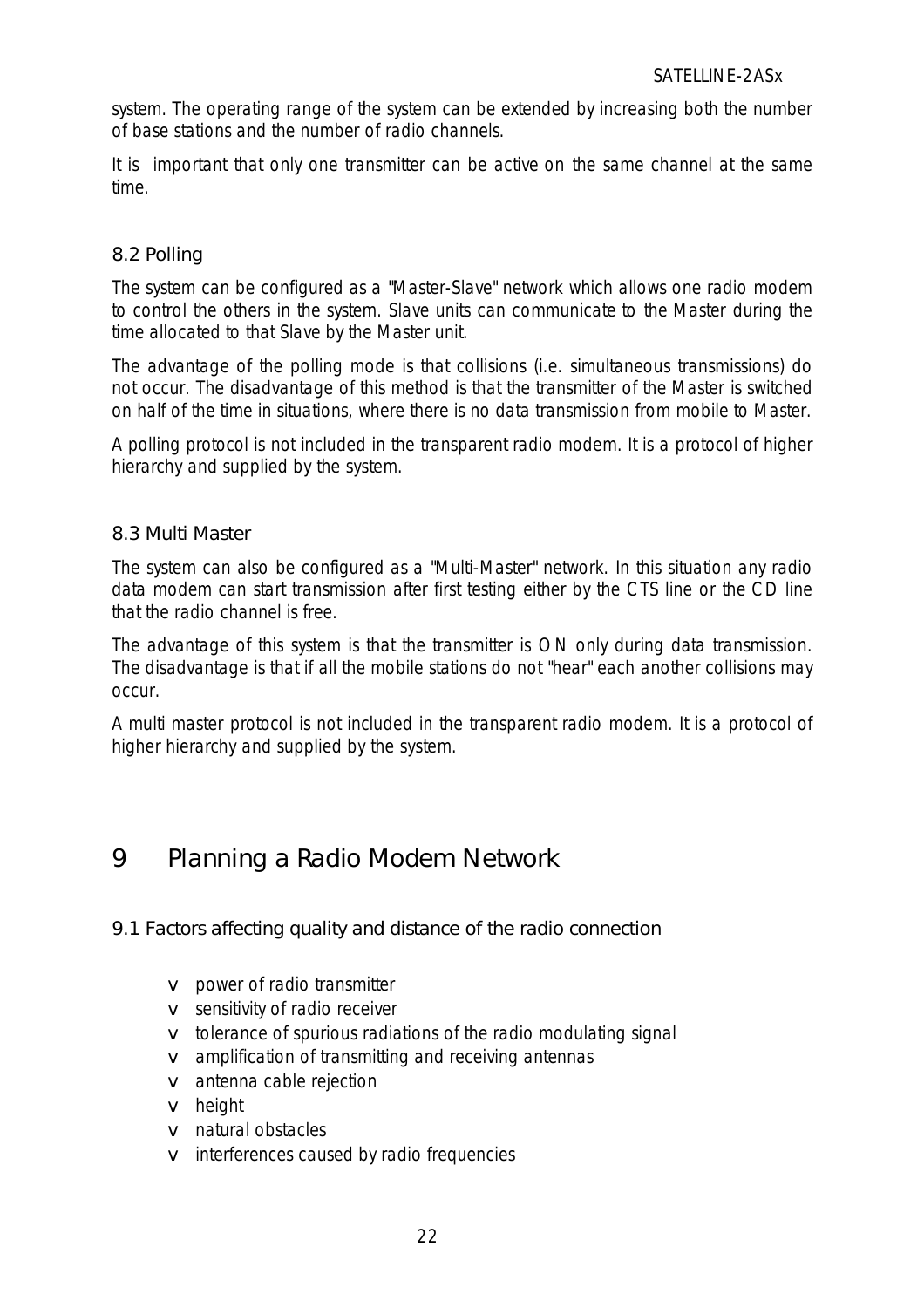The transmitter power of the base model of SATELLINE-2ASx is 0.5 W and sensitivity of receiver more than -108 dBm. Thus in a flat area and in free space with a 1/4 wave antenna (antenna amplifcation 1dBi) and an antenna height of 1 m communications from 3 km to 4 km can be achieved. Distances may be considerably shorter in situations where there are metallic walls or other material inhibiting the propagation of radio waves.

Over long distances, problems caused by natural obstacles can often be solved by raising the height of antennas. A ten fold increase in distance can be achieved with the use of amplifying antennas. Frequent topographical variations over long distances may require that at least one of the antennas needs to be raised to a height of 10 to 20 m.

As the placement of the antenna at the base station is more than 10 m from the modem it is necessary to use a low loss cable  $(< 0.7$  dB  $/10m$  ) in order not to waste the antenna amplification. Problematical connections can also be solved by adding another intermediate station for relay. In systems with many base stations an RSSI-signal would assist in choosing the best receiving base station. A communications network can also be built with a combination of cables and radio data modems.

<span id="page-22-0"></span>The SATELLINE-2ASx radio data modem operates in the 450 MHz band, where interference caused by human beings is insignificant. Long distance interferences need not to be taken into account even in special weather conditions.

The SATELLINE-2ASx eradicates normal levels of interference that occur. However, exceptionally high levels of interference can break through the safeguards and thus cause errors on transmssion. In mobile vehicle applications the range of operation can be increased by dividing the transmitted data into e.g. 50...500 bits blocks and by retransmitting defected blocks.

A sufficent safety margin can be obtained by testing communications using an extra 6 dB rejection at the antenna connection and with slightly less effective antennas than those to be used in the final system.

#### 9.2 Radio field strength

A successful radio transmission depends essentially on the radio field. Where field strength is over a certain level the operational results are very good. Below this level, a few dB marginal areas may occur in which errors begin to be generated by noise and interference which will eventually lead to loss of connection.

Whilst in an open space, the field strength is at its optimum level, although it will still be reduced by distance. It must also be remembered that one open space has different environmental and external factors to another, and that the affects on transmission quality must be taken into account when planning the system.

Ground, ground contours and buildings cause attenuation (loss of energy through absorbtion) and reflections of radio waves. Buildings reflect radio waves and therefore the affects of attenuation are not as acute when transmission is over a short distance.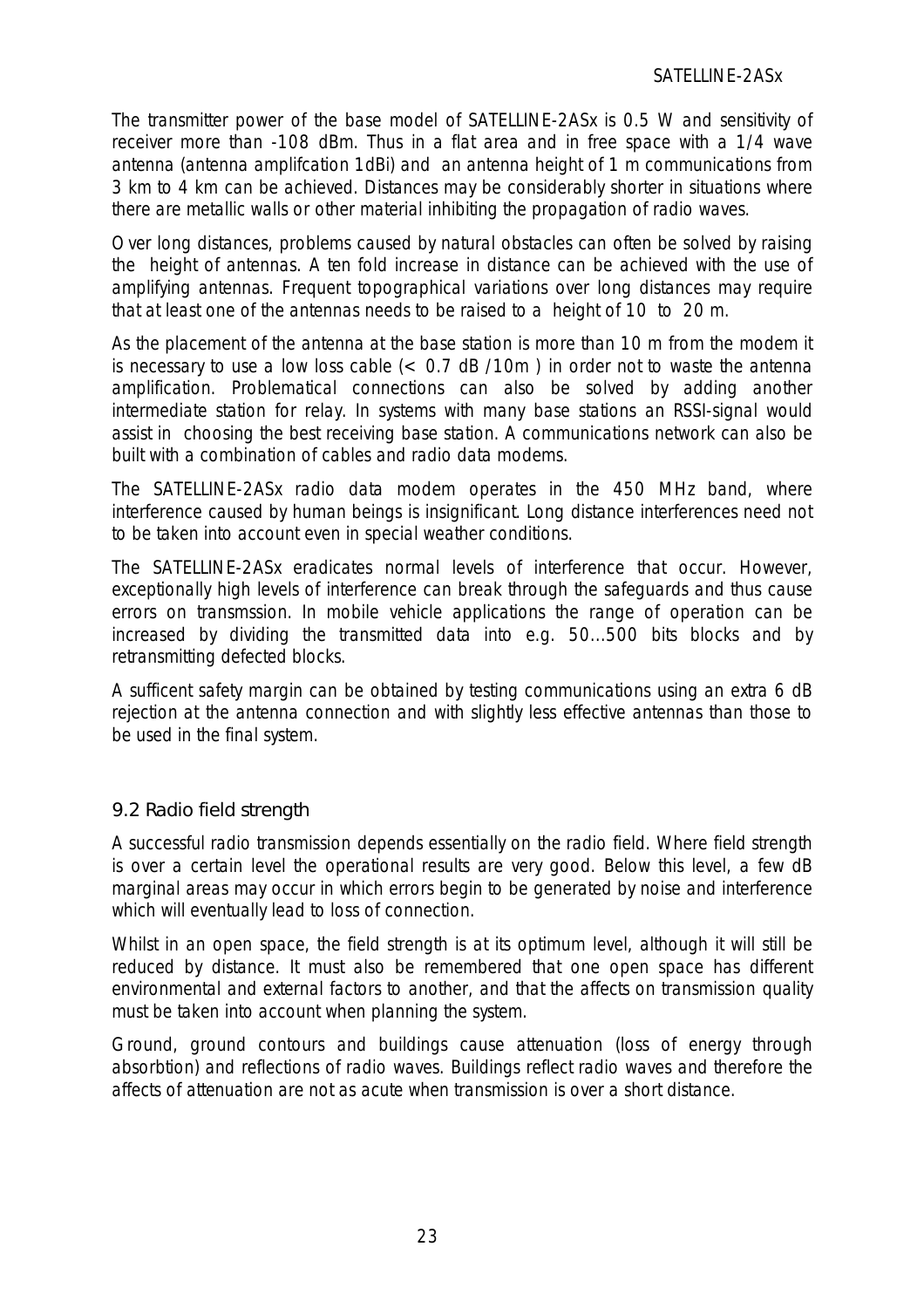<span id="page-23-0"></span>However, the reflected waves will suffer a loss in power once they travel over a certain distance, this means that they combine with the direct radio waves and interact in either weakening or strenghtening the signal respectively. In reality attenuation can even occur at 40 dB which is very sharp and the effect on the 450 MHz frequency is about 35 cm difference.

## 10 Installation

The radio modem is to be installed with the installation accessories supplied with the radio modem.



1. By using the installation plate, that should be fastened on the back side of the radio modem. The installation plate can be mounted using the holes provided on installation plate .

2. By using the velcro-type tape supplied with the radio modem.

3. By mounting the radio modem directly on the customer´s equipment .

NOTE ! When choosing the place of mounting, please check that, water can not get inside the radio modem. It is not recommende to mount the radio modem on a powerfully vibrating foundation. The attachment should be lessened with help of a resilient material.

The radio modem fulfils specifications according to CEPT (T/R 20-04) regarding temperature range -25 °C...+55 °C. The radio modem operates also outside this temperature range but does not necessarily fulfil all specified specifications.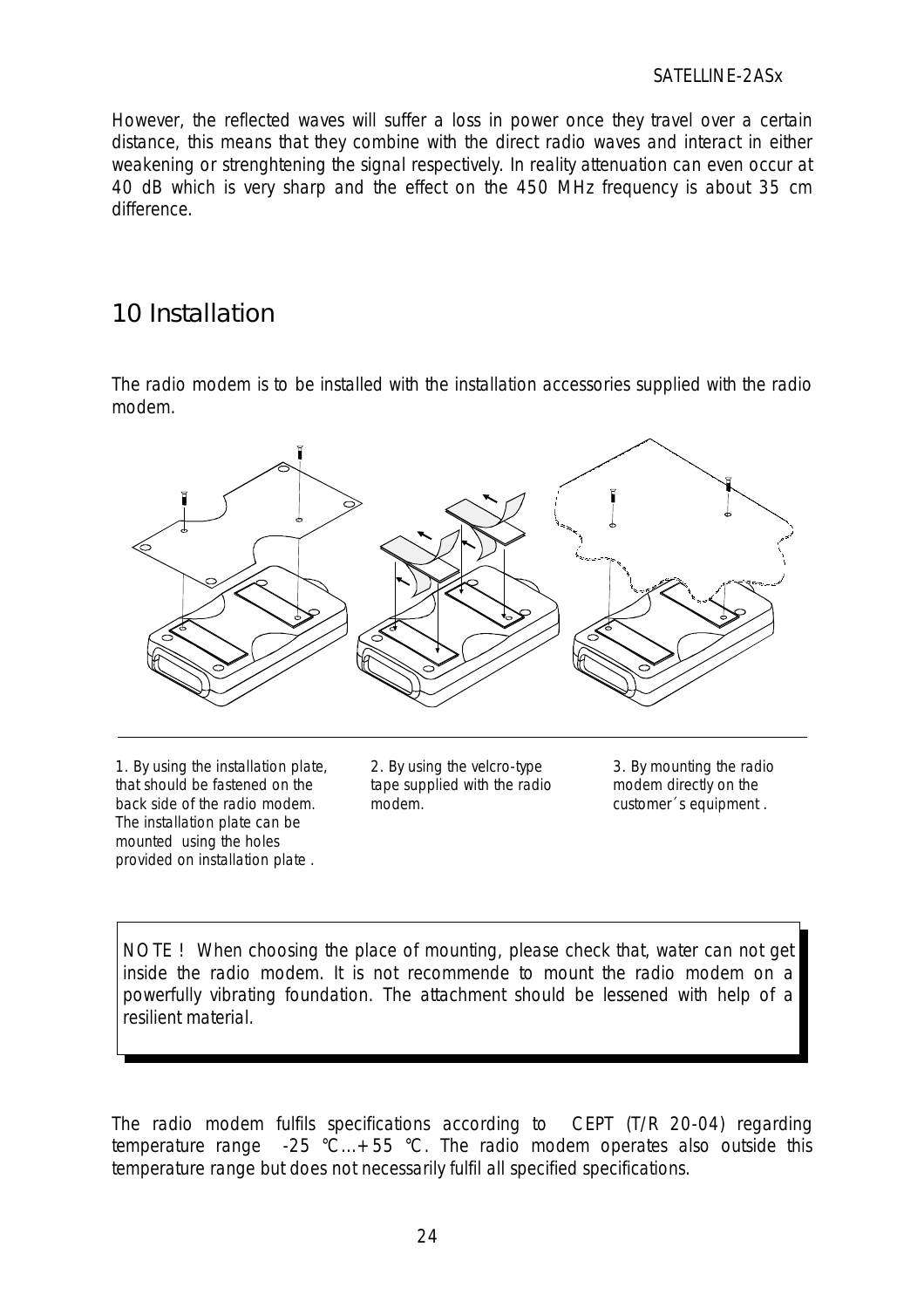#### <span id="page-24-0"></span>10.1 RS-232 Interface

The radio modem is connected to terminal via RS-232 interface. A typical connection where all handshaking lines are used is according to the figure below.



In some systems the radio modem is connected to another data transmission equipment (modem). The lines should in this case be connected accross according to the picture below.

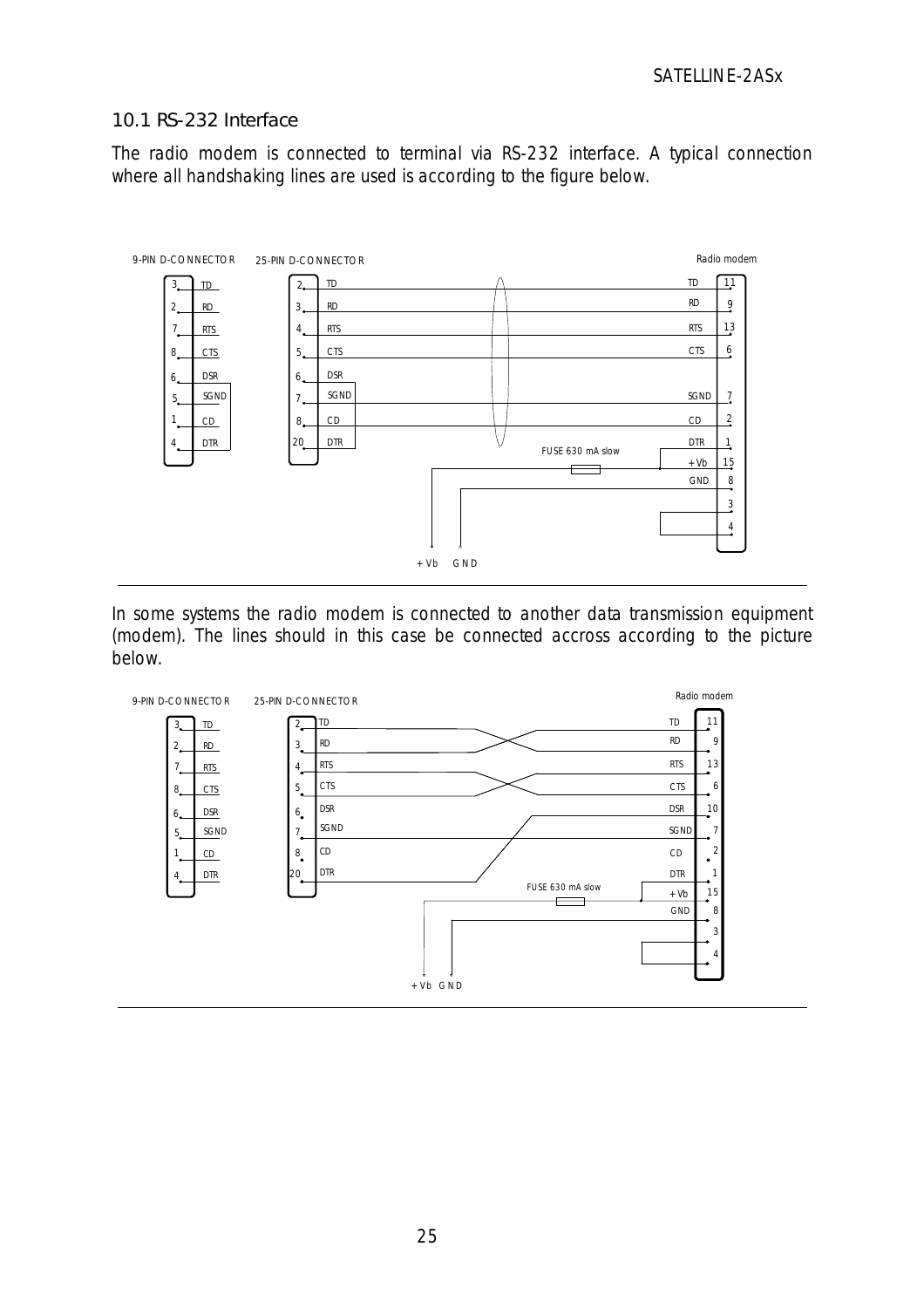## <span id="page-25-0"></span>10.2 Supply of current

The nominal voltage of SATELLINE radio modems is 12 V. The range of voltage is 10 - 14 V. Variations in the voltage below 1V are allowed as the radio modem is changing from one mode to another. The operating voltage of the positive pole of the D 15 connector is connected to the pins of the D connector and to the negative poles 7 and 8. The DTR line in position "1" can be used as an ON/OFF switch. In this case the logical state "1"  $(+5...+12)$  V) corresponds to ON and "0" (0 V...-12 V) to OFF.

The current consumption of SATELLINE-1ASl ja -1AS varies between 50 ... 250 mA and of SATELLINE-2AS and -2ASx between 100 ... 600 mA. In systems where models SATELLINE-1ASl or -1AS have been changed to models SATELLINE-2AS tai -2ASx , current supply has to be checked. Especially in portable applications the DTR line of the radio modem should be switched to position "0" when possible. In this case the current consumption is approx. 0.2 mA (SATELLINE-1AS and -1ASl) or 3 mA (SATELLINE-2AS and -2ASx).

## NOTE POWER SUPPLY !

Even if the nominal output current of the power supply does not exceed it might temporarily be unstable as the current consumption changes e.g. at starting the power amplifier. The outputs of power supplies are often supplied with sufficient output capacitance. The output capacitance of self built power supplies with regulators or switched-mode power supplies might be insufficient or totally lacking.

Even if the nominal output current is considerably higher than the current consumption of the radio modem, the voltage varies several voltages according to the changes of the current consumption of the radio modem. This kind of function of the power supply weakens the function of the radio modem or prohibits it totally.

Supply current should be controlled in situations where the distance is short or the radio field strength is sufficient but the connection does not work or the number of faulty packets is big. Quick changes in voltage can not be measured with a multimeter as they often last for only approx. 0.5 ms. Therefore possible situations with undervoltage should be surveyed with an oscilloscope. To ensure a reliable operation of the radio modem the acceptable variation is below 1 V from the stable level and continuous oscillation below 50 mV.

NOTE! Whenever connecting RS-232 interface cables to equipment, the equipment MUST FIRST BE SWITCHED OFF.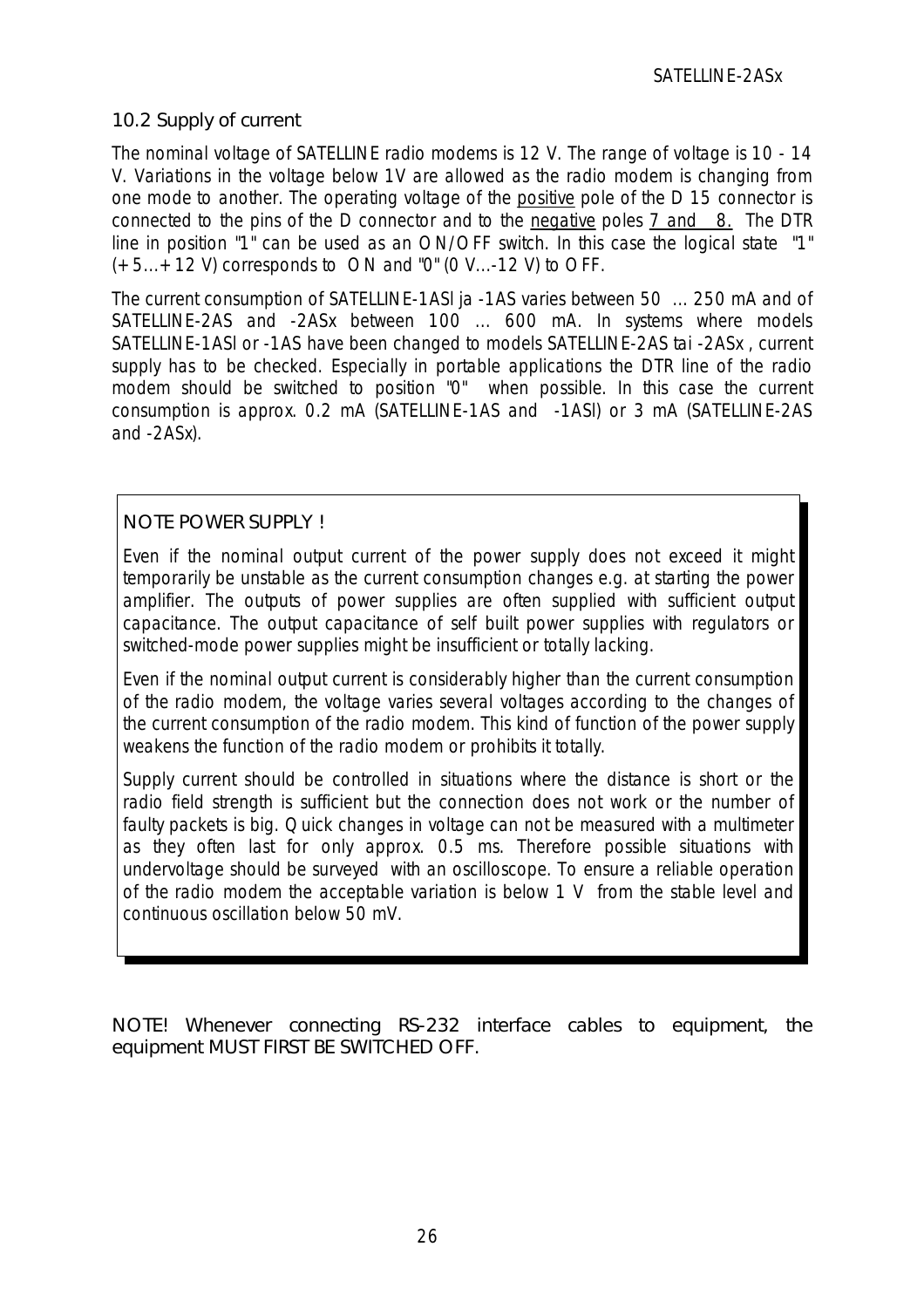#### <span id="page-26-0"></span>10.3 Mounting the antenna

In great distances or in otherwise severe conditions the operation of radio communication is dependent on antennas and their mounting. In antennas, antenna cables and terminal adaptors there should always be a gold plated connector. Since connectors of poor quality oxidate and increase the attenuation in the course of time appropriate connectors and proper tools must always be used in mounting. One should also check that both the antenna and possible fitting elements resist well weather and environmental contamination.

The metal-free zone around small antennas should be at least 1/2 m and big antennas  $>5$  m. The metal-free zone should be  $> 10$  m around a relay antenna combination. This means that if a large network of radio modems is to be installed the best place for the antenna is at the highest point of the building or even to use a radio mast. If a mast is used, the antenna can be installed using a side-installation up to 2 ...3 m away from the mast itself.

When mounting the antenna pay also attention to possible sources of interference such as:

- v mobile phone network base stations
- v local telephone network base stations
- v television transmitters
- v radio links
- v other radio modem networks
- v PC equipment (about a radius of 5 m from the antenna)

When ordering antennas please note that the antennas have been tuned to a certain frequency range. Simple antennas and those made of stacked yagis are relatively wide band. The frequency range of the antenna becomes narrower the more elements there are in a yagi.

Keeping in mind the testing and service of the system it is generally useful to use rather a long antenna cable in order to avoid the installation of radio modems near the antenna into a place possibly difficult to access.

The antenna cable should be chosen according to the lenght bearing in mind the following recommendations:

| Length | <b>Type</b>       | Attenuation            |
|--------|-------------------|------------------------|
| < 5m   | <b>RG58</b>       | 3.0 dB/10 m/450 MHz    |
| 520m   | <b>RG213</b>      | 1.5 dB/10 m/450 MHz    |
| > 20 m | Nokia RFX 1/2"-50 | 0.5 dB/10 m/450 MHz    |
| > 20 m | $AirCom+$         | 0.8 dB/10 m/450 MHz *) |

\*) AirCom+ cable is partly air insulated, thus an absolutely air tight connection between the cable and the connector is required.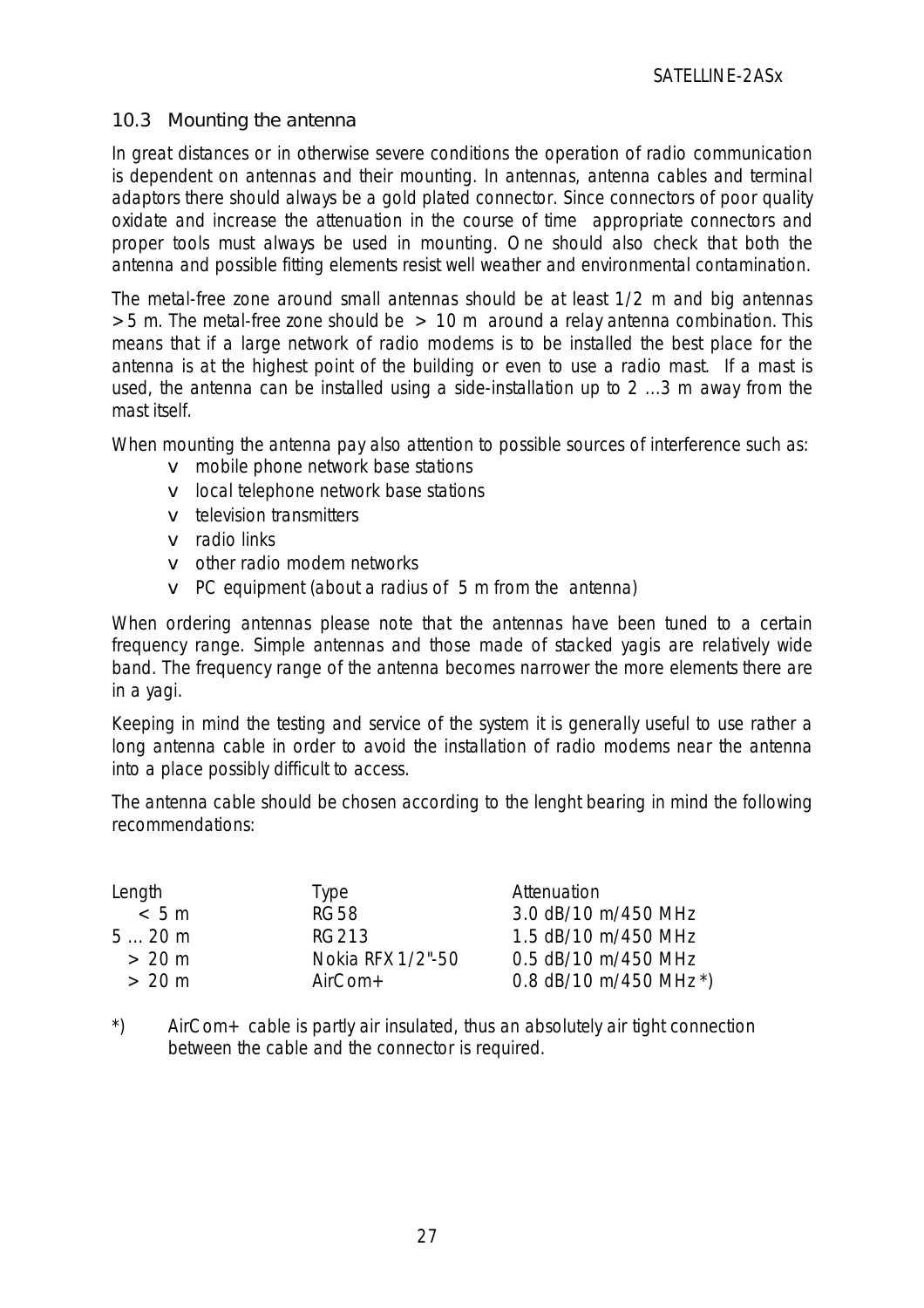In great distances when the antennas are in optical positions a 6 dB power marginal is adequate. Since the connection is built on the reflection and/or the knife-edge diffraction the path loss can vary even 20 dB depending on the weather conditions. In this case a short test can give a too positive result of the quality of the connection. Thus the height of the antennas and topographical obstacles must be surveyed with great care. From time to time an attenuating connection can be used if the data transmission protocol is well prepared for this and the data transmission that occasionally slows down does not cause any problems to the process.

Vertical polarized systems (antenna elements are in vertical position) are often used in radio systems. In a system between a base station and sub-stations the vertical polarization is generally recommendable. The antenna of the radio modem can not be mounted on the same level with the other sub-station antennas in the same building. The best way to distinguish from the other antennas situated in neighbourhood is by mounting the antennas as far as possible from each other on the altitude level. The best result is generally obtained when all the antennas are in the same mast. With an extra ground plane between the antennas more distinction can be obtained between the antennas in the mast.

A horizontal polarization can be used in data transmission between two points. With the polarization attenuation more distinction is obtained in the vertical polarization interference. The influence of the directional patterns of the antennas must, however, be taken into consideration. If a distinction to another interfering antenna is wanted with the horizontal polarized antennas there must be a good attenuation of the back lobe. In addtion to this the interfering radiator should be situated behind the antenna.

When the system does not demand the use of an omnidirectional antenna it is recommendable to use directional antennas e.g. two-element yagis in firm external installations. As the antenna amplification increases the setting of the direction of the antenna demands for a greater care.

The base stations in high places should be supplied with 4...6 degree band-pass filters. Please note that the higher the antenna the larger the broadcast area. The disadvantages with a too high antenna installation at the base station are that interferences from a larger area affect the base station and that the base station occupies the channel of a too large area.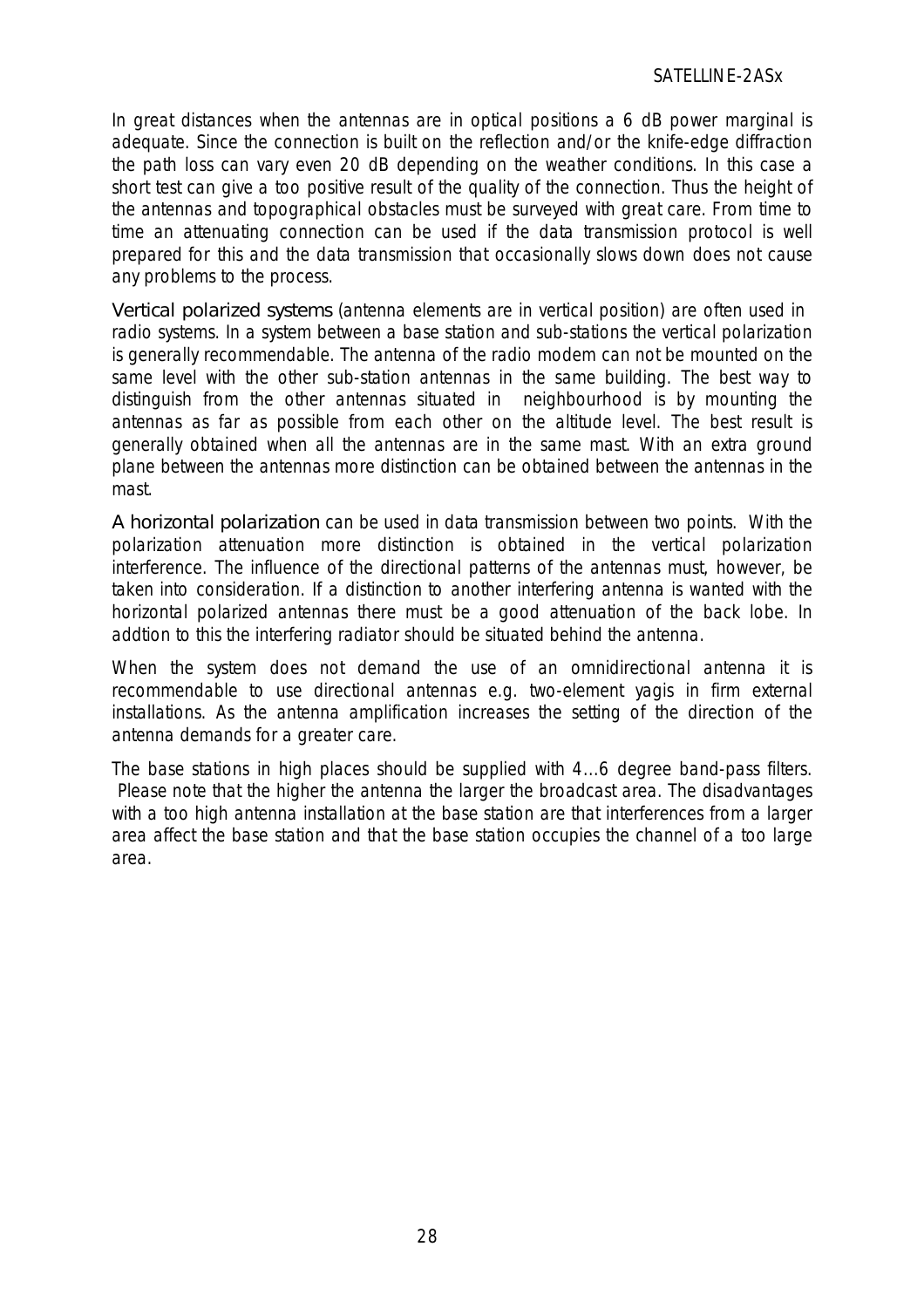

<span id="page-28-0"></span>Example of an antenna installation: By use of amplifying antennas and by installing antennas in a high location, long distances can be reached with SATELLINE-2ASx.

# 11 Equipment

## 11.1 The connection of antennas to radio modems

Recommended antenna types are as follows:

#### 11.1.1 Hand portable equipment

- v 1/4 wave antenna (wave length on 450 MHz is about 70 cm)
- v Helix antenna

The antennas are mounted directly on to the antenna connector (TNC) at the top of the radio modem.

#### 11.1.2 Equipment installed in vehicles

- v 1/4-wave antenna
- v 1/2 wave antenna

Ideally the antenna should be installed vertically and it should have at least 0.5 m of open space surrounding it. In a small system 1/4 wave antenna is adequate. There should be a ground plane below the antenna (truck bonnet or roof). In weak conditions a 1/2 wave antenna is the most suitable. It can be mounted at the top of a pipe, as this provides it with as much open space as possible. In places where the antenna cannot be connected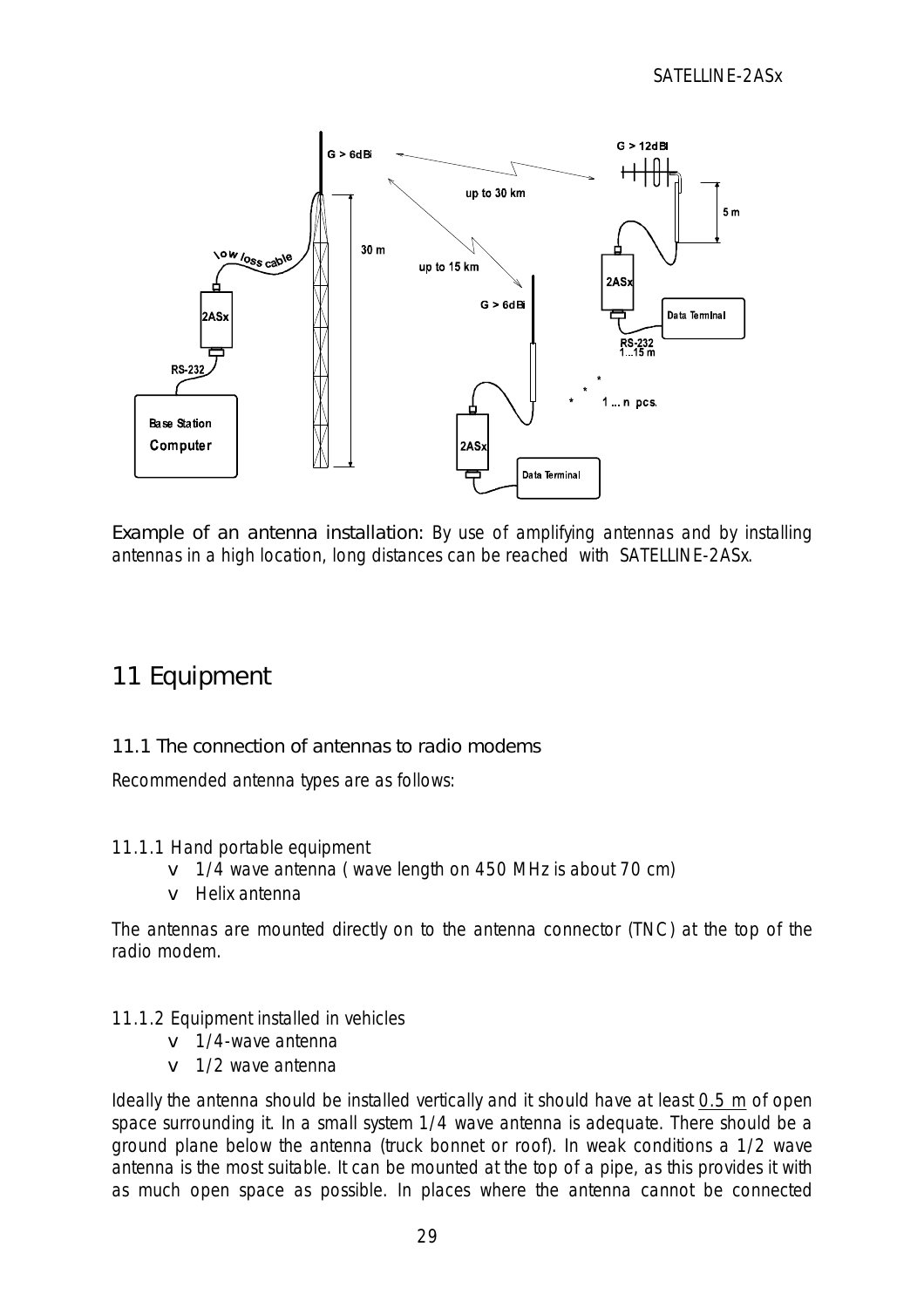<span id="page-29-1"></span>directly to the TNC a 50 ohm coaxial cable must be used to provide the link between the TNC and the antenna.

<span id="page-29-0"></span>11.1.3 Base station

- v omnidirectional (1/4, 1/2 or 5/8 wave antenna)
- v directional (yagi or corner reflecting antenna)

The antenna should be installed in an upright position. The exact location of the antenna depends on a number of factors from system size to physical fround countours. As a general rule, the antenna for a base station should be located at the highest point in the most central location of the system.

Alternatively the base station antenna can be situated inside the building, providing that the walls of the building do not contain metal.

## <span id="page-29-2"></span>11.2 Cables

#### 11.2.1 RF cables

If the antenna cable is shorter than 5 m a good quality 50 ohm RF cable can be used (e.g. RG58). If a longer cable is required, it need to be a low loss RF cable. As a standard cable we supply 50 ohm RG58 cable in lengths of 1 m (CRF-1) and 5 m (CRF-5).

NOTE ! Please check, that the contact area of cable connectors is gold plated and that the connectors used are reliable. Ageing connectors of poor quality oxidate easily and cause malfunction of the system.

## 11.2.2 Interface cables

When planning the location of the radio modem, it must be observed that the maximum length of an RS-232 cable is 15 m. The cable must be shielded. The maximum length of the power supply cable is 2 m. As standard cables we supply cables with either a 25 pin connector CRS-1 F or CRS-1 M (F=female, M=male) or with a 9 pin connector CRS-2 F or CRS-2 M. The length of the cables are 2 m and they contain both interface and power supply cables.

There is also an interface adapter ARS-1F with a programming switch and power supply cables available for the SATELLINE-2ASx radio modem. The interface adapter matches the connector of the modem to a 9 pin (female) D connector. In addition there is a straight cable with 9 pin connector, CRS-9.

NOTE ! Please check, that the contact area of cable connectors is gold plated and that the connectors used are reliable. Ageing connectors of poor quality oxidate easily and cause malfunction of the system.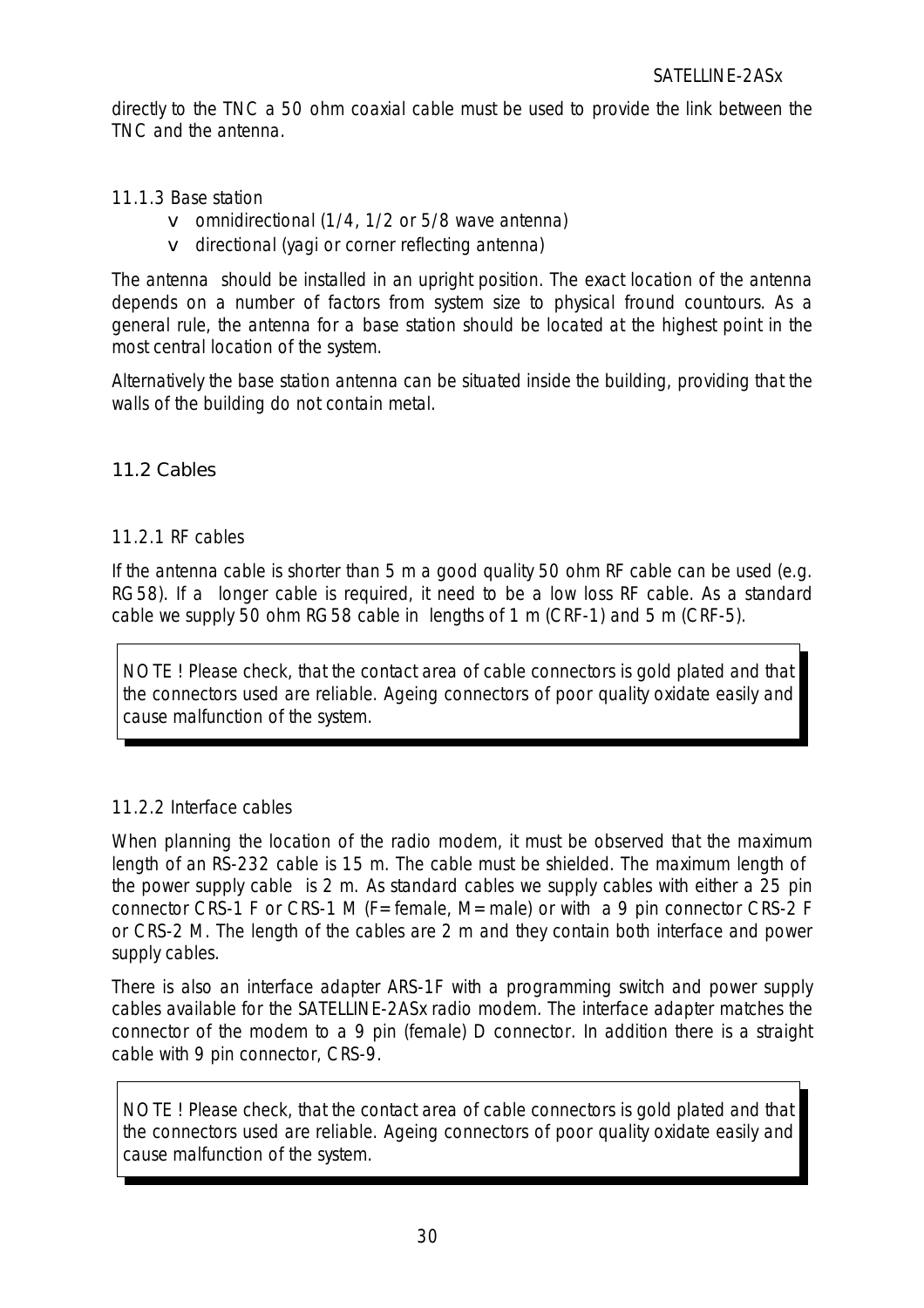## <span id="page-30-0"></span>12 Check List

When installing and configuring a radio data modem following points should be considered:

- 1. Before connecting the RS-232 interface to equipment always check that the operating voltage is switched off.
- 2. Consider the exact location of the equipment for optimum results
	- w Place the antenna in a free space as far as possible from any source of interference
	- w do not place the modem on a strongly vibrating surface
	- w do not place the modem in direct sun light or high humidity
- 3. The capacity and stability of the power supply must be secured so that the current required by the transmitter is sufficient for creating a reliale connection.
- 4. The antenna is installated according to given instructions.
- 5. The settings of the radio modem correspond those of the terminal and all radio modems of the system have the same settings and are compatible to each other.
- 6. The radio modems are on the same channel.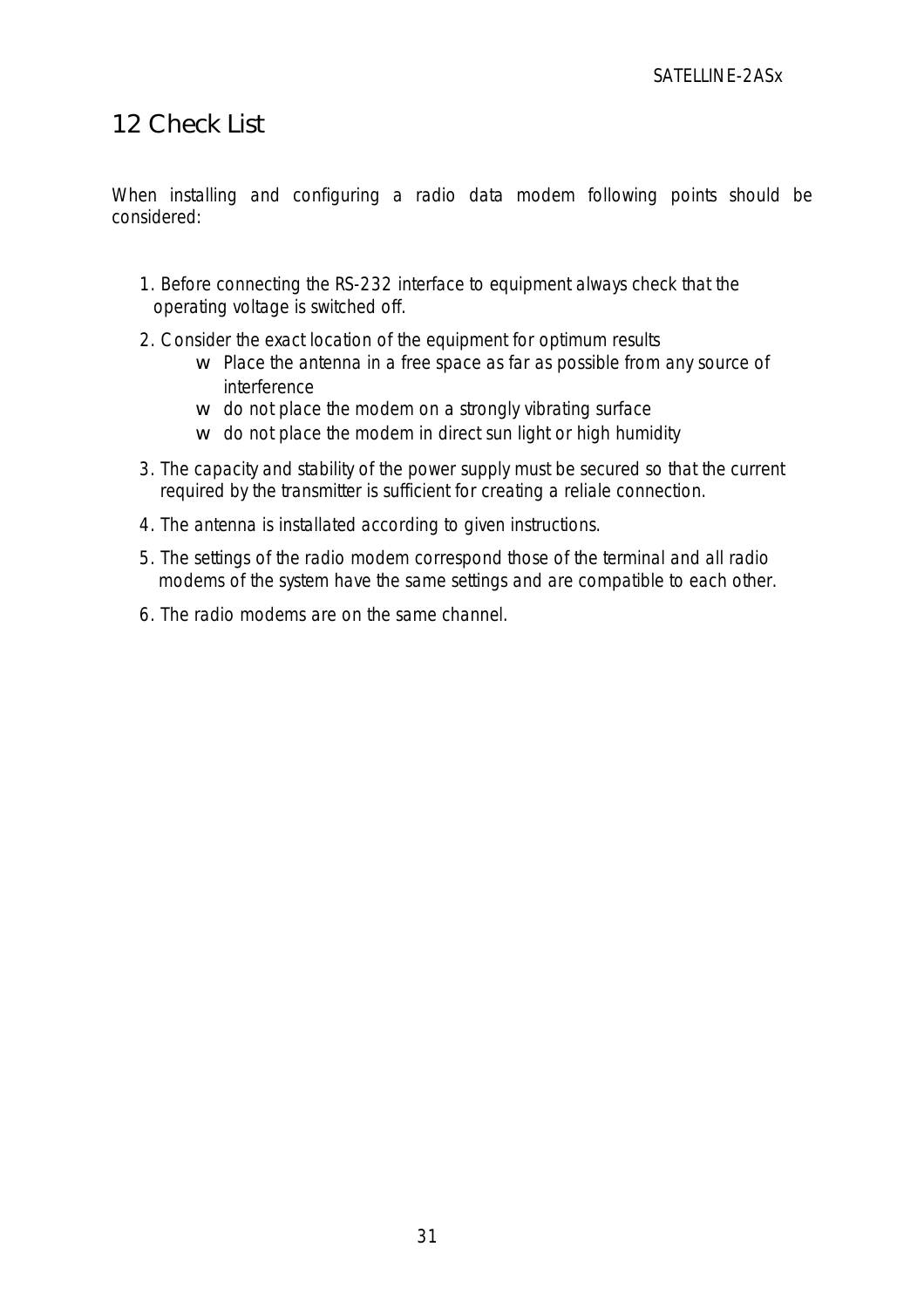# Appendix 1 C

| Character Map |  |
|---------------|--|
|---------------|--|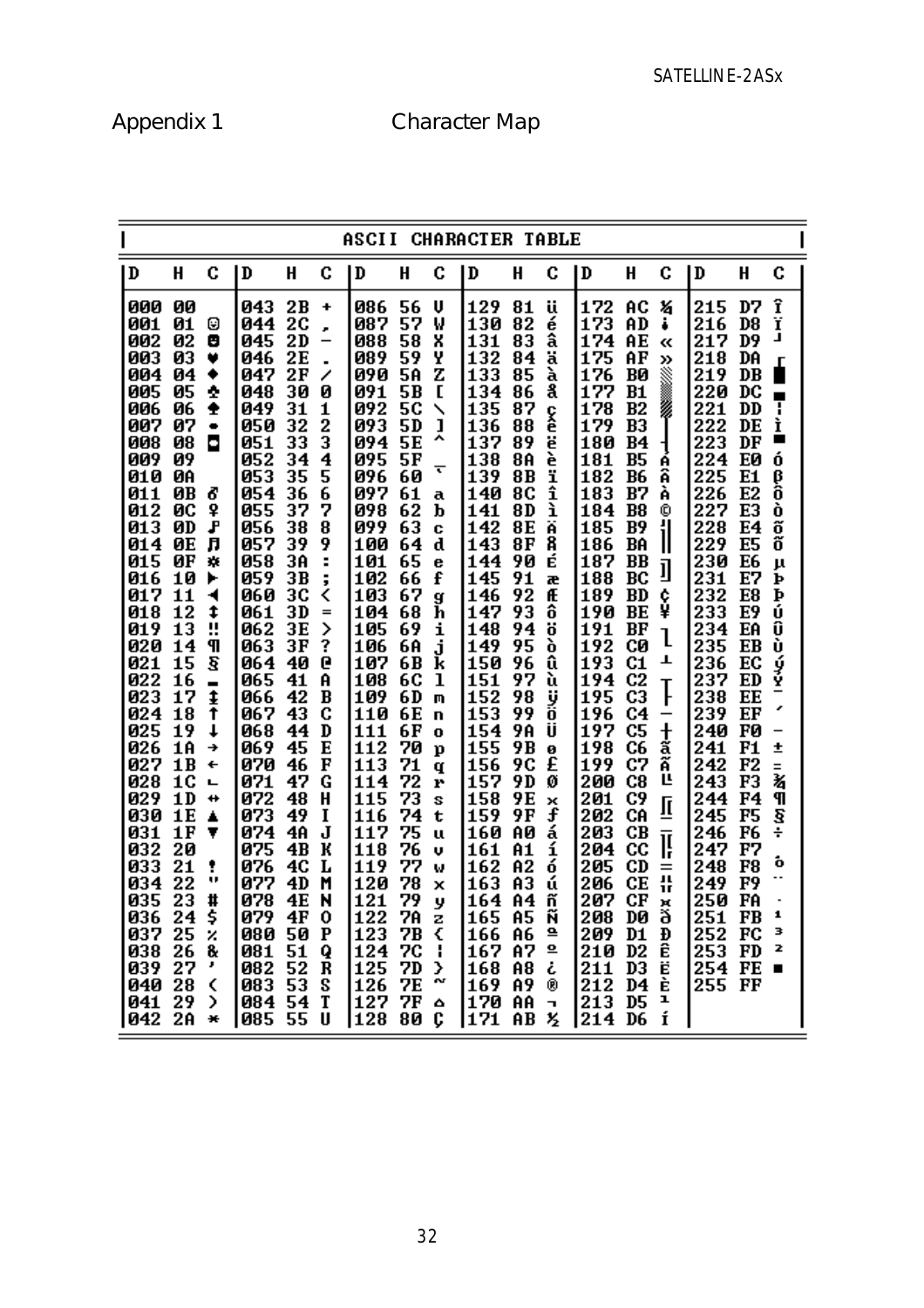## Appendix 2A

Delays and reaction time of the RS-232 interface with a data speed of 9600 bps



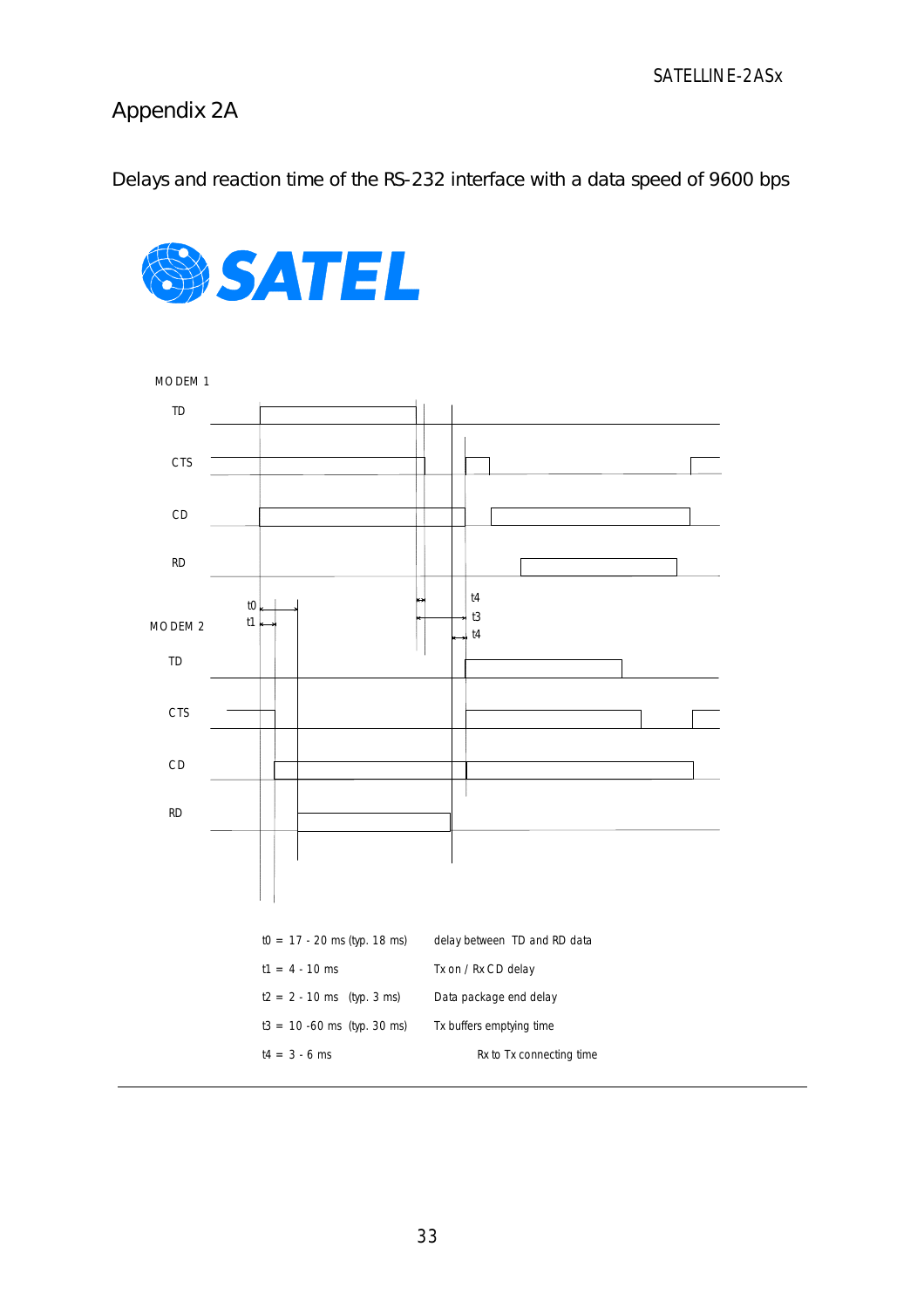## Appendix 2B



Delays and reaction time of the RS-232 interface with a data speed of 9600 bps and immediate response